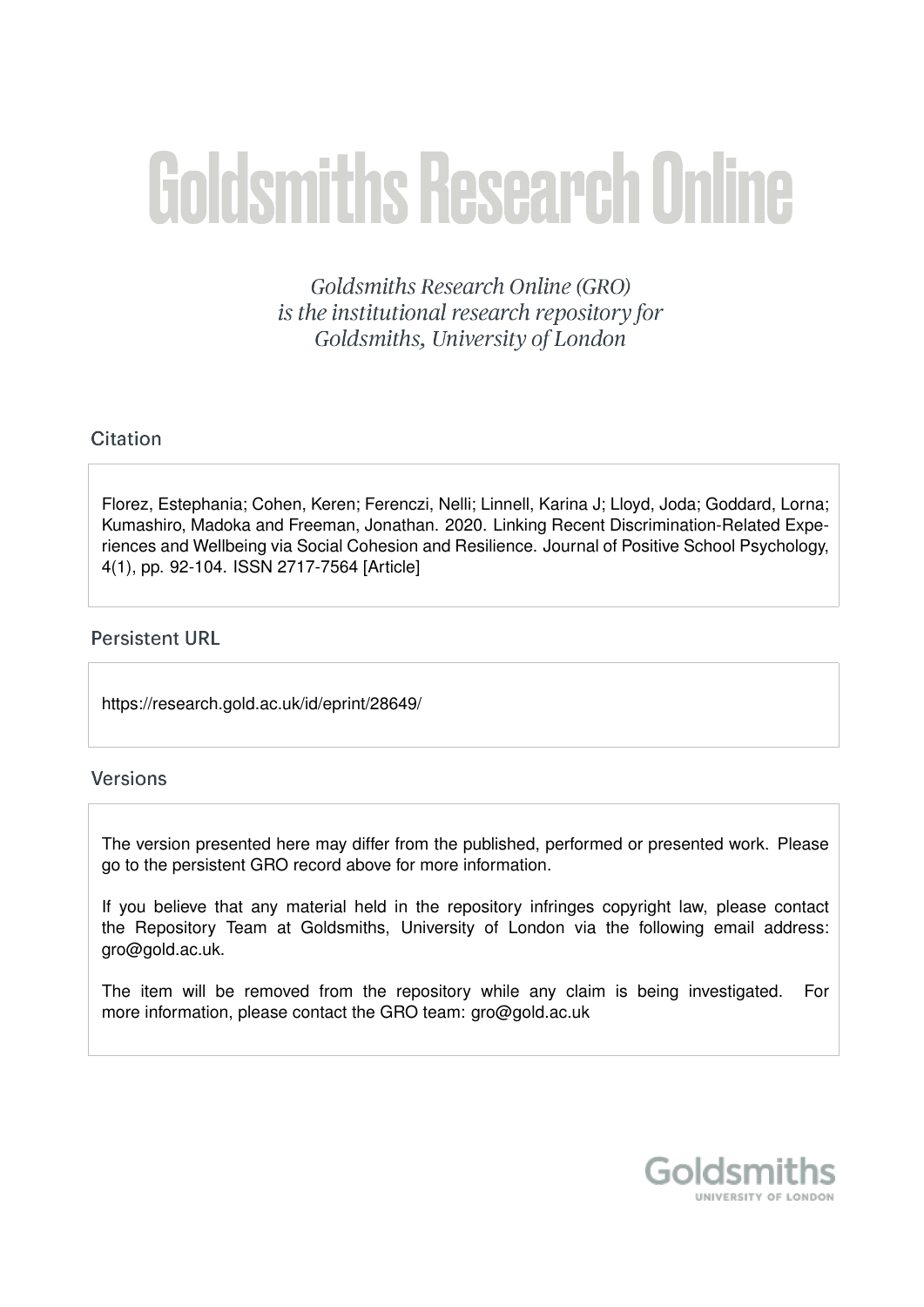Linking Recent Discrimination-Related Experiences and Wellbeing via Social Cohesion and

Resilience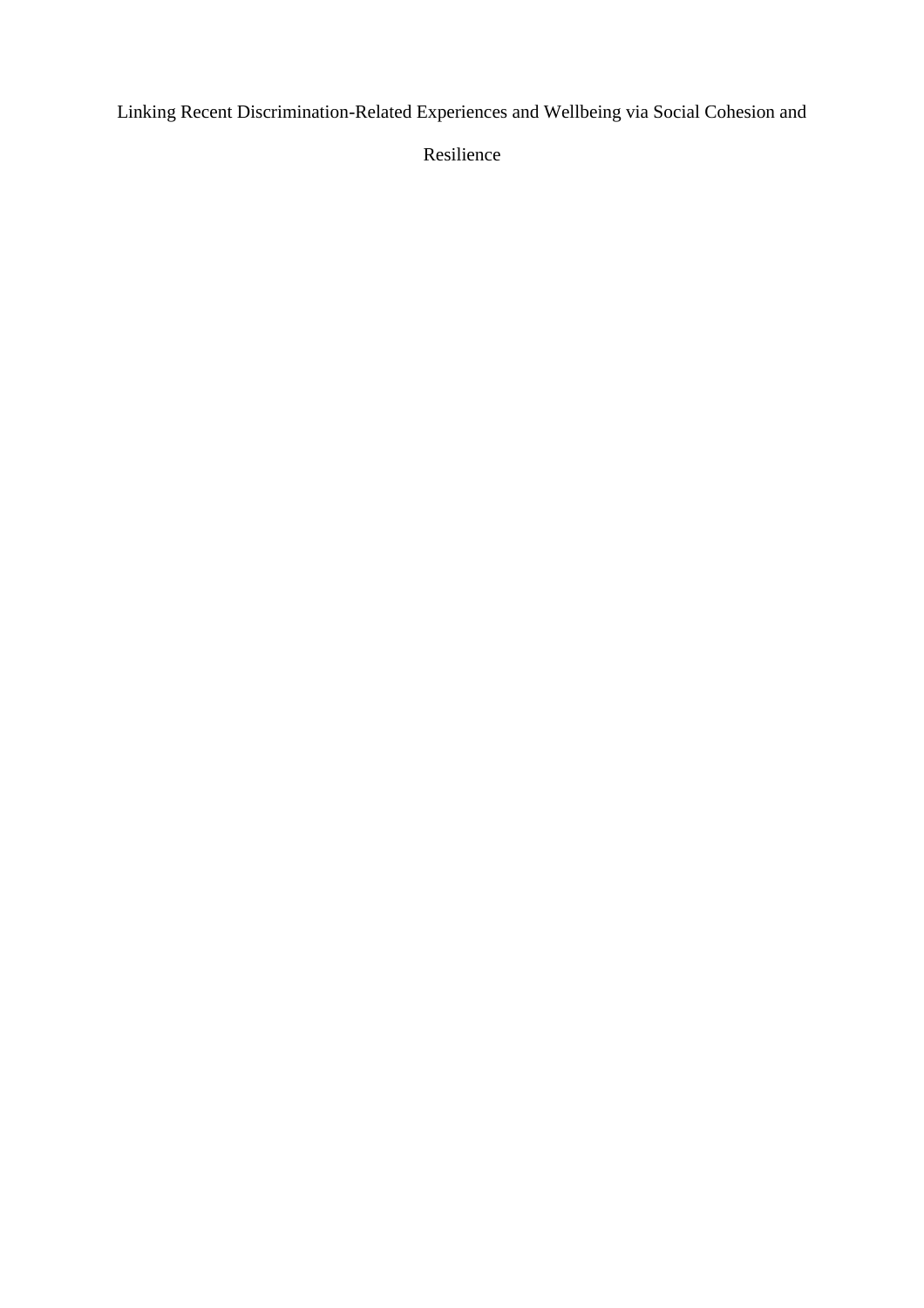#### Abstract

The current study examined the relationship between recent experiences of discrimination and wellbeing and the mediating effects that social cohesion and resilience had on this relationship. Using online sampling, participants (*N* =255) from a South London community rated the levels of discrimination related experiences in the past 6 months, alongside measures of social cohesion, resilience, and wellbeing (happiness and depressive symptoms). Results revealed a negative relationship between recent experiences of discrimination and wellbeing which was explained by a serial mediation relationship between social cohesion and resilience, and singly by resilience alone. The study highlights how recent experiences of discrimination can lead to a depletion of personal resources and social resources (which in turn also lead to reduced personal resources) and in turn, to lower levels of wellbeing.

Key words: Discrimination, Well –Being, Resilience, Social Cohesion, Individual Differences.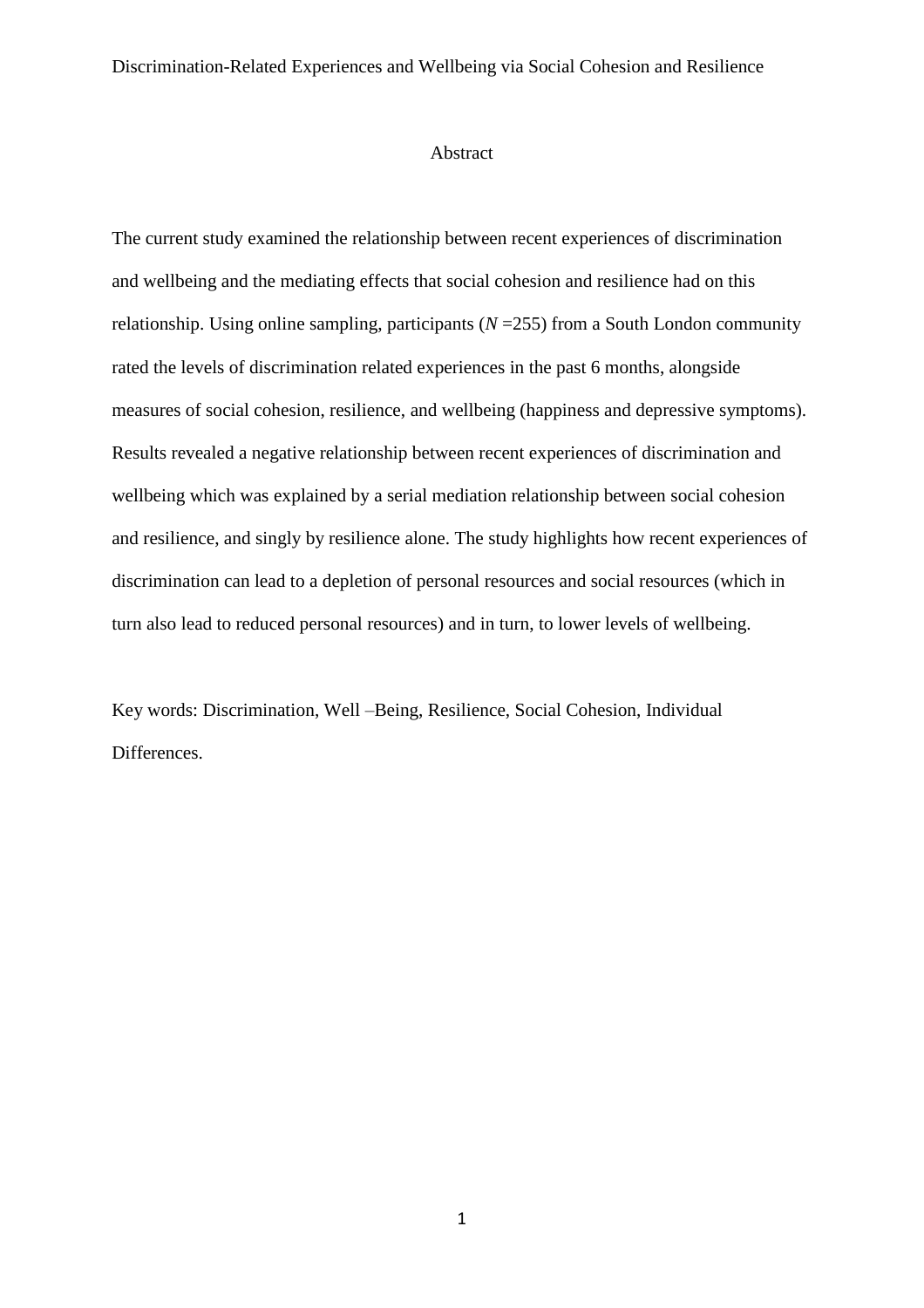Beyond the practical hardship and obstacles embedded in discrimination, including limited access to resources and opportunities (e.g. work, education, health etc; Crandall & Eshleman, 2003; Sidanius & Pratto, 1999), discrimination has a considerable negative psychological impact on wellbeing, mental health, worldviews and self-perceptions (Jost & Hunyady, 2002; Leary & Baumeister, 2000; Pyszczynski, Greenberg, & Solomon, 1997; Tajfel & Turner, 1986; Tesser, 1988).For some, it can be experienced as traumatic (e.g., Carter an Forsyth, 2010), with an increased activation of the sympathetic nervous system similar to that found in responses to traumatic or major life events (Mays, Cochran, & Barnes, 2007).

Indeed, discrimination, whether on the grounds of race/ethnicity (e.g., Brody et al., 2006; Wong, Eccles, & Sameroff, 2003; Gravlee, 2009; Hausmann, Jeong, Bost, & Ibrahim, 2008; Ryan, Howarter & Bennett, Gee, & Laflamme, 2006; Schulz, Gravlee, Williams, Israel, Mentz, & Rowe, 2006; Wallace, Nazroo, & Becares, 2016), gender (e.g., Kapoor et al., 2019; Pavalko, Mossakowski & Hamilton, 2003), sexual orientation (e.g. Diamant & Wold, 2004; Sandfort, Bakker, Schellevis & Vanwesenbeeck, 2006) or other factors (e.g., Ahern, Stuber, & Galea, 2007; Sutin, Stephan, Carretta, & Terracciano, 2015; Wingood et al., 2007), has been linked with decreased physical health and mental health outcomes. In two metaanalyses (Pascoe & Smart Richman, 2009; Schmitt, Branscombe, Postmes, & Garcia., 2014), negative relationships were found between discrimination (on the grounds of gender, age and/ sexual orientation) and both psychological and physical wellbeing. The current study expands this well-established connection between experiences of discrimination and wellbeing by looking at how interpersonal (i.e., social coherence) and personal (i.e., resilience) factors mediate this relationship.

Several theories delineate the paths by which discrimination impacts health and wellbeing. For example, experiences of discrimination can be perceived as social rejection,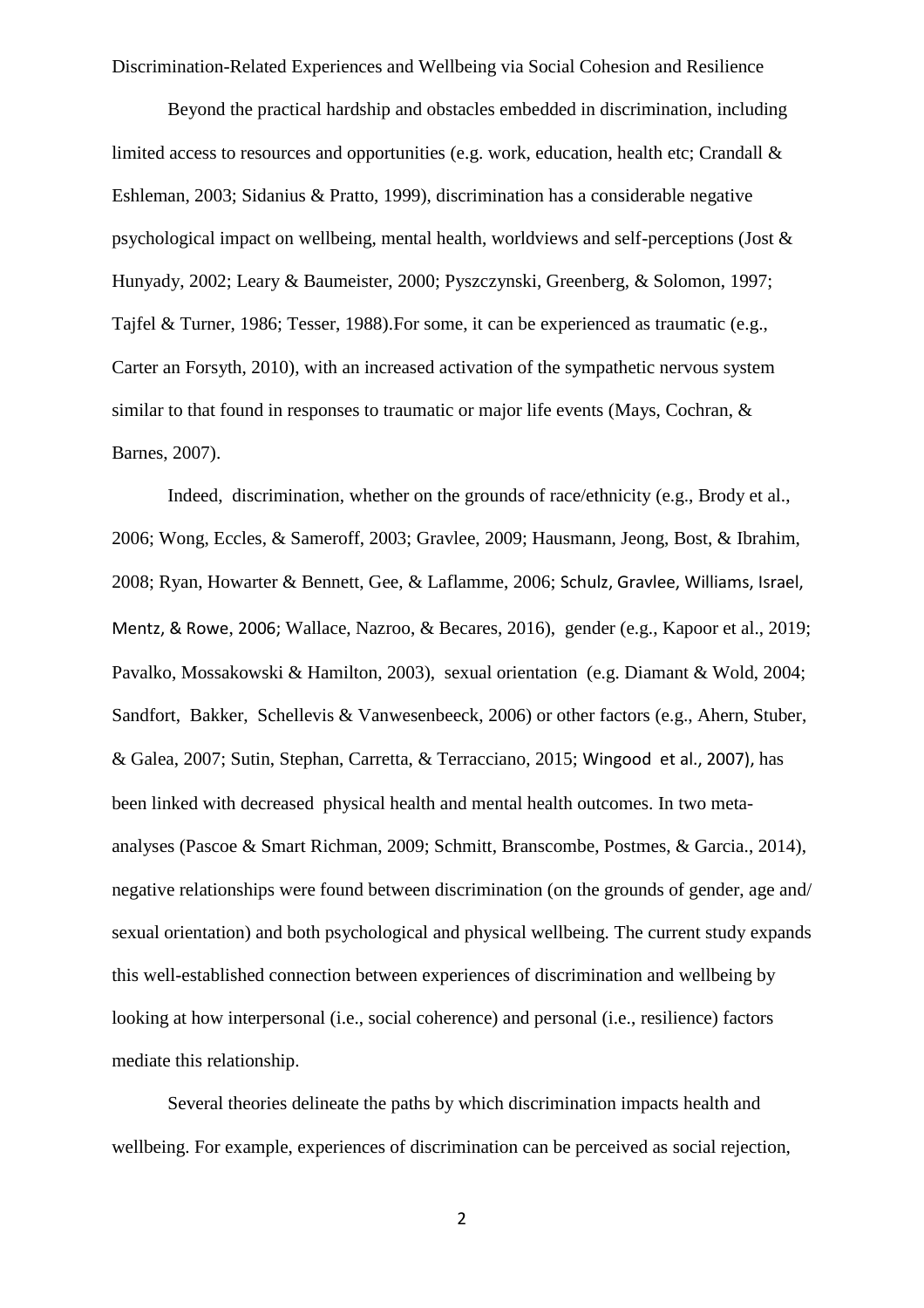Discrimination-Related Experiences and Wellbeing via Social Cohesion and Resilience and in line with theories that highlight the importance of seeking inclusion and avoiding exclusion from important social groups as a primary motive with a survival value (e.g. Leary, Tambor, Terdal, & Downs, 1995), these experience can lead to decrease in self-esteem which will then lead to reduced wellbeing, increased stress, and poorer health. It should be noted, however, that a meta-analysis on rejection) found that while evidence from non-laboratory studies was consistent with the above self-esteem model, laboratory induced rejection and exclusion manipulations did not produce a significant drop in self-esteem (Blackhart, Nelson, Knowles, & Baumeister 2009). The authors distinguished between a single rejection event and more recurrent and chronic experiences of rejection/exclusion. The internalisation of discrimination was also argued to be a cause for distress and negative psychological impact, or as Allport argues, "so heavy is the prevailing cultural pressure that members of minority groups sometimes look at themselves through the same lens as other groups" (1954/1979, p. 198). Jost and Banaji (1994) showed that less powerful/dominant groups can adopt a genuine, internalized sense of inferiority, akin to false consciousness, unjustly taking responsibility (or self-blame) for being in a state of disadvantage; a process which Jost and Banaji (1994) argued was a result of our basic need to maintain the view of a just social order, also called the system justification theory. The system justification theory (Jost & Banaji, 1994; Jost & Hunyady, 2002) itself suggests that by undermining our basic need to believe that social structures and systems (as well as political or economic ones, etc.) are fair and just, discrimination will cause distress (Jost, Banaji & Nosek, 2004).

In line with these theories, the role of self-esteem as a mediator in the relationship between experiences of discrimination and its negative consequences was supported by various studies (e.g. Davis et al., 2012; Fischer & Shaw, 1999; Feng & Xu, 2015; Glendinning, 1998; Moksnes & Espnes, 2012; Verkuyten & Nekuee, 1999; Twenge & Crocker, 2002). While more limited in terms of scope, some studies have highlighted other related but different mediating factors including; optimism and anxiety among Hispanic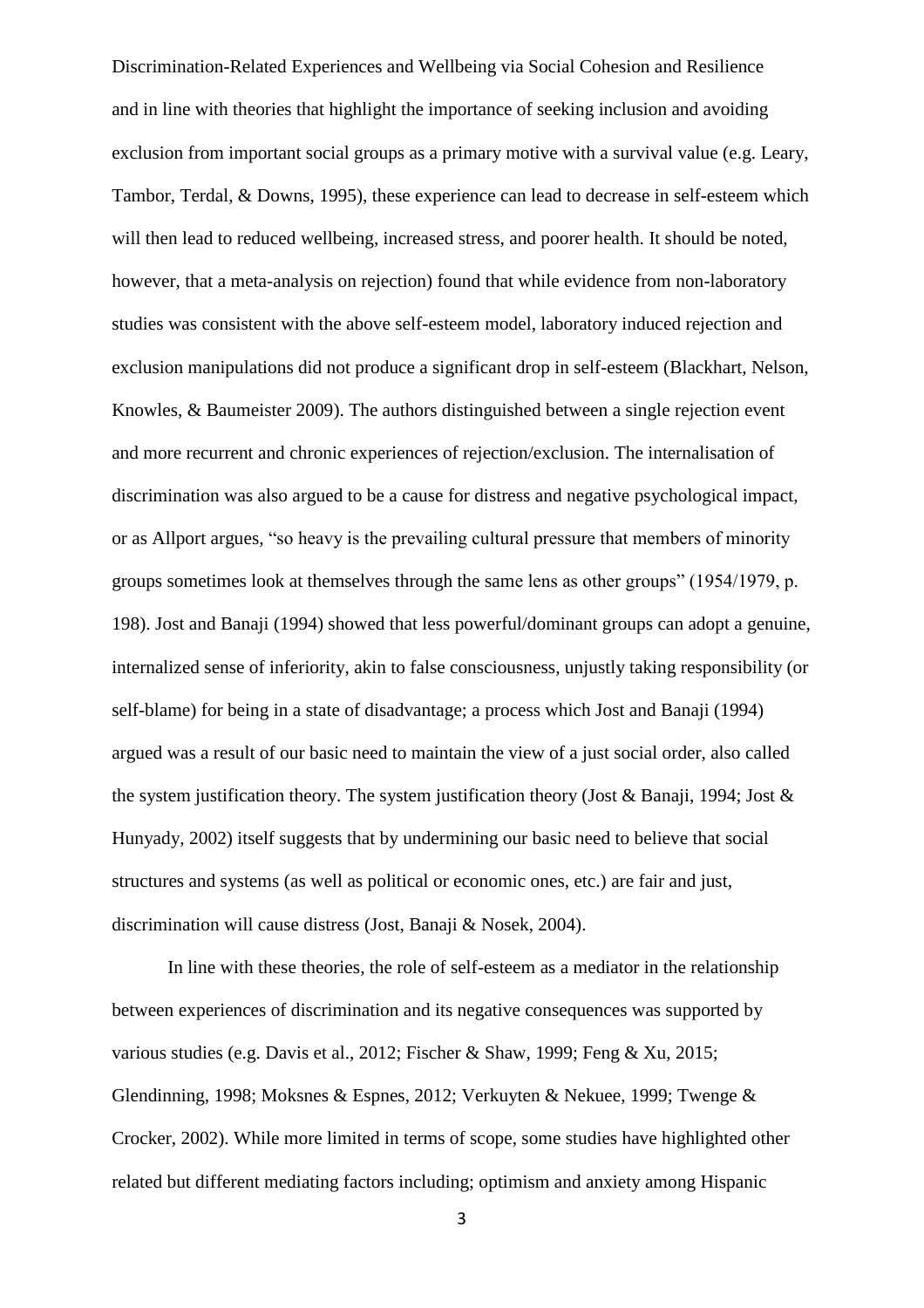Discrimination-Related Experiences and Wellbeing via Social Cohesion and Resilience Americans (Howarter & Bennett, 2013); access to cultural resources among Latino immigrants (Organista & Ngo, 2019); social support among migrant workers (Liu, Li, & Lin, 2013); and identification with religious and community groups when looking at mental health stigma rather than discrimination (Kearns, Muldoon, Msetfi & Surgenor, 2018). These internal and social factors, together with self-esteem, can be considered as resilience factors, a term more frequently used in studies on adverse/traumatic life experiences.

Resilience points to individuals' ability to minimise negative outcomes when exposed to adversity or risk (Rutter 1990; Garmezy 1993; Lee & Cranford, 2008; Masten 2001) or to recover (or even grow) after significant adverse conditions (Leipold & Greve, 2009). Resilience can be seen as a trait, i.e., a stable personal consolation/personality quality (Block & Block, 1980) which facilitates positive adaptation to adversity (Connor & Davidson, 2003), or as a process that fluctuates and changes over time and circumstances (Luthar et al., 2000), i.e., in certain times in life or contexts one might be able to adapt positively to adversity while in other they might not. The Reserve Capacity Model [\(Gallo, Bogart,](https://www.ncbi.nlm.nih.gov/pmc/articles/PMC3243949/#R6)  [Vranceanu, & Matthews, 2005;](https://www.ncbi.nlm.nih.gov/pmc/articles/PMC3243949/#R6) [Gallo & Matthews, 2003\)](https://www.ncbi.nlm.nih.gov/pmc/articles/PMC3243949/#R7) which was developed as a broad organizing framework for research to examine the role of psychosocial variables in the frequently found relationship between social economic status and health outcomes, posits that socioeconomic contexts and their subsequent experiences can shape and deplete resilient resources, leading to a reduced reserve capacity which will then lead to risk behaviours and poorer health related outcomes (Gallo, de Los Monteros & Shivpuri, 2009). To our knowledge, very little research has focused directly on the relationship between resilience and experiences of discrimination, and the studies that we have found; e.g., Foster and Dion (2003) on hardy women and discrimination and Szymanski and Feltman, (2014) on experiences of sexual objectification among young heterosexual women, looked at resilience as a moderator, buffering the impact of discrimination rather than as a mediator for that negative impact. Furthermore, none of the studies that we have found took into consideration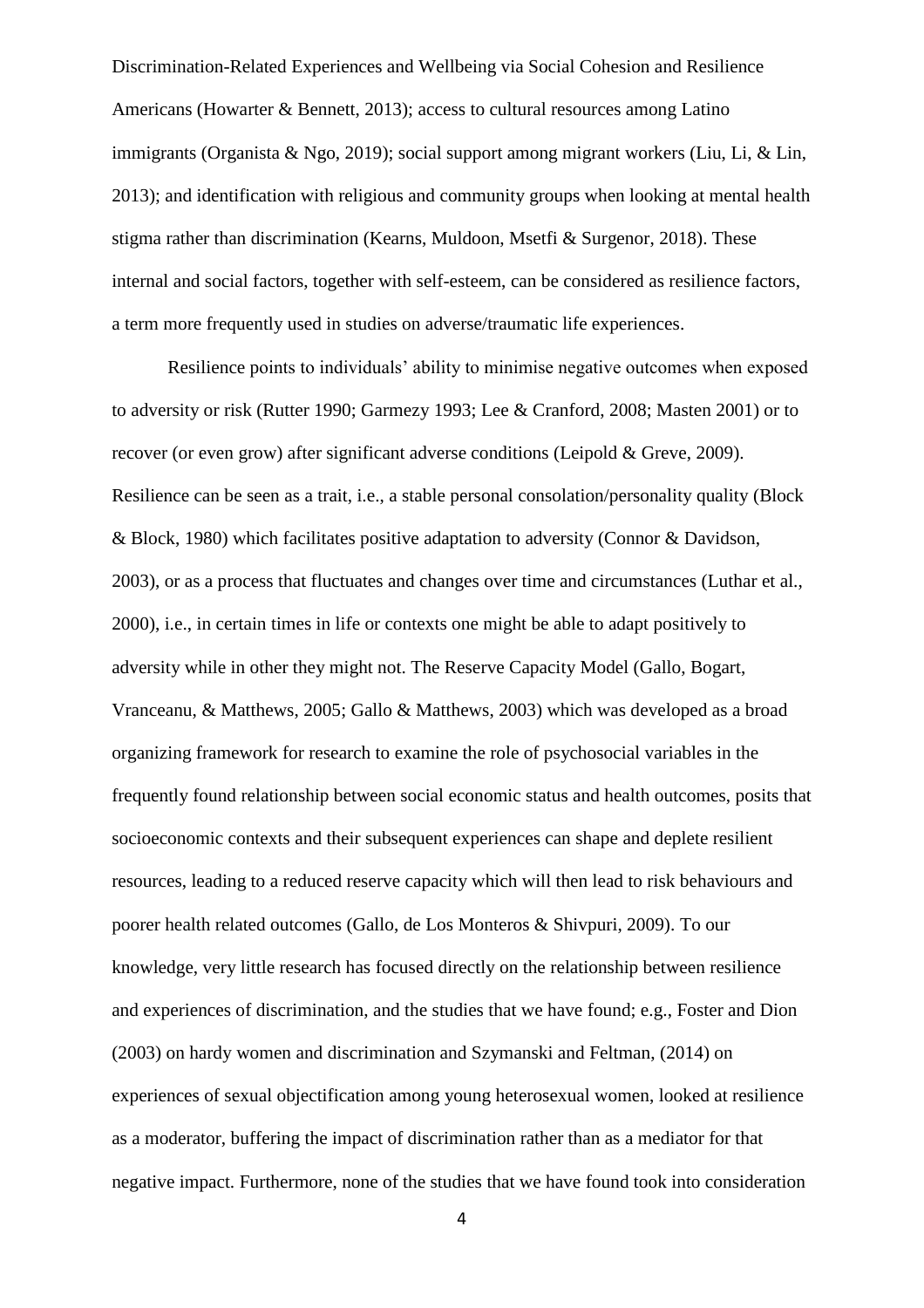Discrimination-Related Experiences and Wellbeing via Social Cohesion and Resilience the potential role that social support, and on a more community level of reference - social cohesion, plays in the relationship between experiences of discrimination and resilience.

Alongside the psychological mechanism about the way in which experiences of discrimination can lead to reduced levels of resilience related factors (e.g. self esteem) and wellbeing, social factors were also explored in this context. The most prevalent factor explored is social support and its buffering impact on the negative impact of discrimination is well documented (e.g., Bradshaw, Jay, McNamara, Stevenson, & Muldoon, 2016; Braksmajer, Simmons, Aidala & McMahon, 2018; Fan & Chen, 2012; Park, Wang, Williams and Alegría, 2019; Wright and Wachs, 2019). In contrast, the role of social cohesion is less explored within this area.

Theoretically, social cohesion is composed of social capital and networks within communities (i.e., accumulation of social relationships); a sense of belonging and identity to place; shared values, codes of conduct and goals; social order and control; equal distribution of wealth; and willingness to help others for the maintenance of social solidarity (Forrest  $\&$ Kearns, 2001). Saleem, Busby and Lambert (2018) noted that supportive and cohesive neighbourhoods can help reduce the negative impact of racial discrimination by providing support (Sampson, 2008), facilitative sharing experiences and coping mechanisms (Stevenson, 1998), or even through direct intervention when witnessing discrimination. Similarly, [Brondolo, ver Halen, Pencille, Beatty](http://web.a.ebscohost.com/ehost/detail/detail?vid=0&sid=a1762dec-0b1c-47db-abda-c391938a5b19%40sdc-v-sessmgr01&bdata=JnNpdGU9ZWhvc3QtbGl2ZQ%3d%3d#c9) and Contrada (2009) indicated that a supportive social network promotes a sense of security and connectedness, helping the individual to understand that discrimination is a shared experience. Group members can serve as models, guiding the individual in effective methods for responding to and coping with discrimination.

While the body of research on social cohesion and its moderating impact on the effects of discrimination is fairly limited, a few studies on ethnic/racial discrimination found that neighbourhood cohesiveness (Riina et al., 2013; Saleem et al., 2018), community identity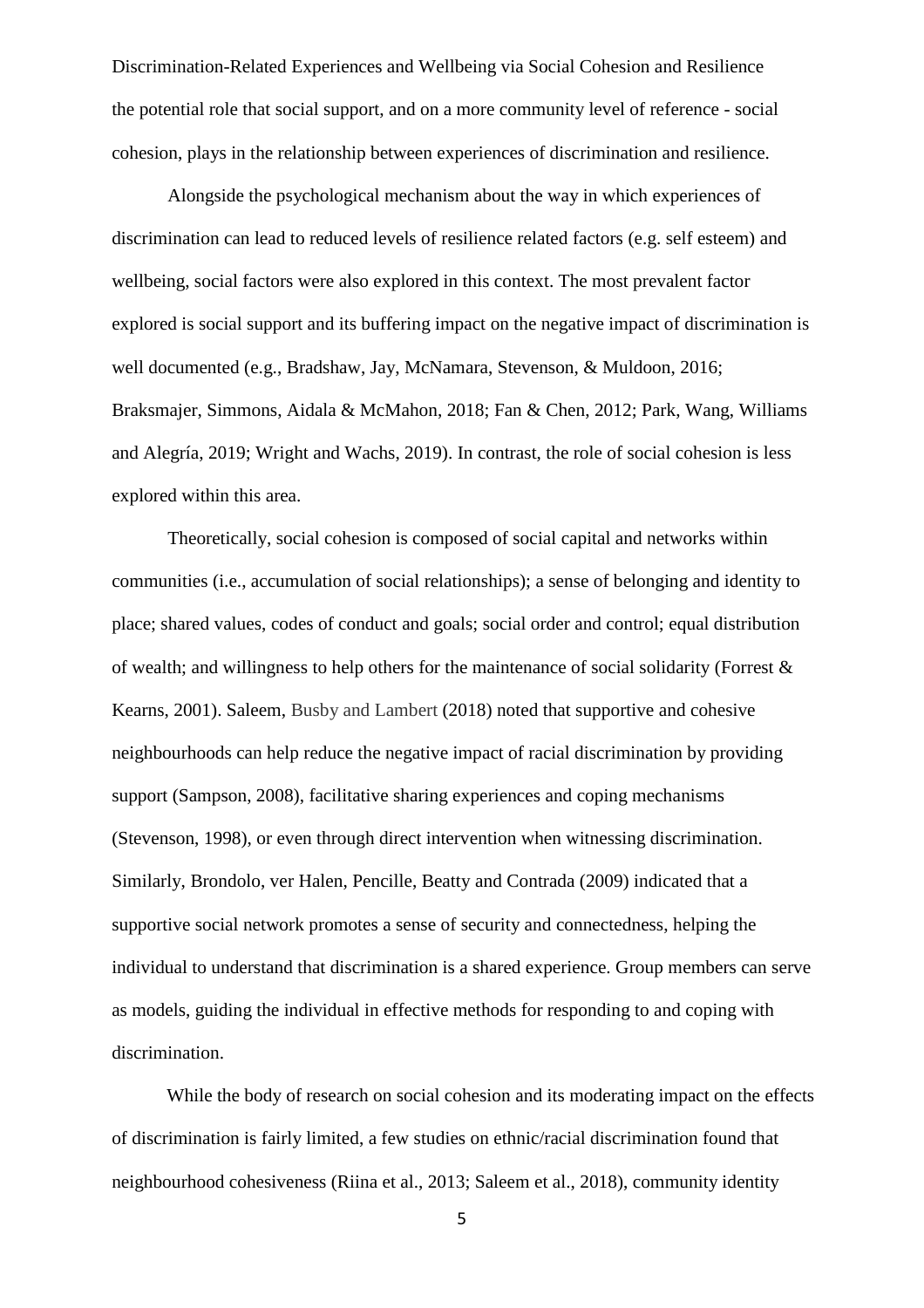Discrimination-Related Experiences and Wellbeing via Social Cohesion and Resilience (Bradshaw et al. , 2016), and social connectedness in the ethnic community (Wei, Wang, Heppner & Du, 2012) reduced the negative impact of racial discrimination among adolescents (Bradshaw et al., 2016;, Riina et al., 2013; Saleem et al., 2018, Stevenson & Muldoon , 2016) and international students (Wei, Wang, Heppner & Du, 2012). Furthermore, social cohesion was found to moderate the relationship between experiences of discrimination and psychological distress among Vietnamese, Chinese and Filipino American (Syed & Juan, 2012) and among Somali youth in a longitudinal study Cardeli, Sideridis, Lincoln, Abdi, Ellis and Jan (2019). In the same longitudinal study Cardeli et al. (2019) also found that social cohesion and social disconnection fully mediated the relationship between discrimination and outcome variables, which is in line with a few other studies which have found a mediating effect for social cohesiveness on discrimination/related constructs (e.g. stigma) and wellbeing. Kondrat, Sullivan, Wilkins, Barrett, and Beerbower (2018), for example, found that social support partially mediated the relationship between perceived stigma and mental health, so that perceived stigma led to reduced social support which then leads to lower mental health. Interestingly, they did not find any moderating effect which was expected in line with the risk/buffering effects theory. Similarly, Heim, Hunter, and Jones (2011) found that social capital (a dimension of social cohesion) mediated between discrimination and wellbeing.

In relation to resilience, generally speaking, higher levels of social cohesion are associated with greater physical and psychological wellbeing (Bures, 2003; Delhey & Dragolov, 2016; Hutchinson et al., 2009; Robinette, Charles, Mogle & Almeida, 2013) and in a review of resilient outcomes for survivors of childhood sexual abuse (CSA) (Marriott, Hamilton-Giachritsis & Harrop, 2014) it was found that personal resources (e.g. coping skills, interpretation of experiences and self‐esteem) and social (e.g., family, friends) and community resources (e.g. church or school) as closely linked with resilience. A positive correlation between social cohesion and resilience was found also in various contexts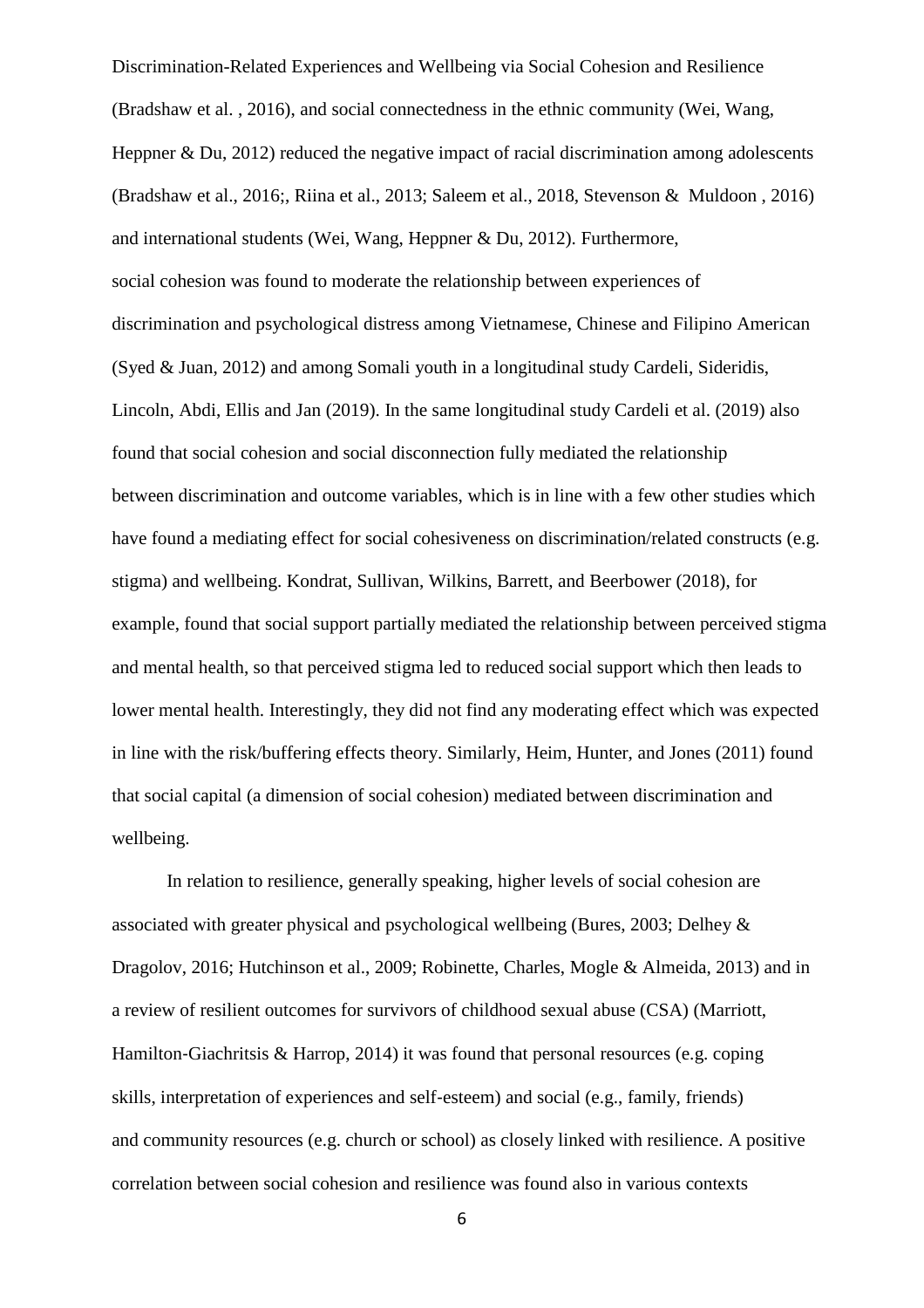Discrimination-Related Experiences and Wellbeing via Social Cohesion and Resilience including among survivors of natural disasters (e.g., Greene, Paranjothy, & Palmer, 2015; Jaffee, Caspi, Moffitt, Polo-Tomás, & Taylor, 2007; Welton-Mitchell et al., 2018), school children (Chai, Li, Ye, Li, & Lin, 2019), people with HIV (Dageid, & Grønlie, 2015), and religious communities (Kaplan, 2005). Welton-Mitchell et al. (2018) note that social cohesion strengthens social bonds among individuals, increases peer-based activities (such as help-seeking and help-giving) and through that increases opportunities to establish networks and receive social support, which in turn promote resilience. Similarly, Greene et al. (2015) argue that through providing meaningful contact with other and increasing the sense of purpose, social cohesion facilitates interaction and communication, which then reduces individual's self-reliance and perceived inequity; all of which contribute to increased resilience at an individual and community levels.

In line with the above theories and evidence on the roles that resilience and social cohesion play in the relationship between discrimination and wellbeing, and by also recognising that social cohesion in itself is positively correlated with resilience (e.g. Zhang, Yu, Zhang & Zhou, 2017), we hypothesise that: perceived recent experiences of discrimination would be significantly negatively associated with wellbeing (Hypothesis 1) and that the relationship between perceived experiences of discrimination and wellbeing will be mediated serially by social cohesion and resilience so that discrimination will lead to lower social cohesion which will then lead to lower levels of resilience which then will lead to lower levels of wellbeing and mental health (Hypothesis 2).

This study focused on participants residing within the London borough of Lewisham, as part of a larger project which investigated wellbeing. Lewisham has an ethnically diverse population, with 46% of adults and 76% school-children reporting a minority ethnic heritage identity (ONS, 2014). The Index of Multiple Deprivation places Lewisham within 20% of the most deprived local authorities in England (48/326; Indices of Multiple Deprivation, 2015). Relatedly, Lewisham has been identified as one of the lowest scoring local authorities in the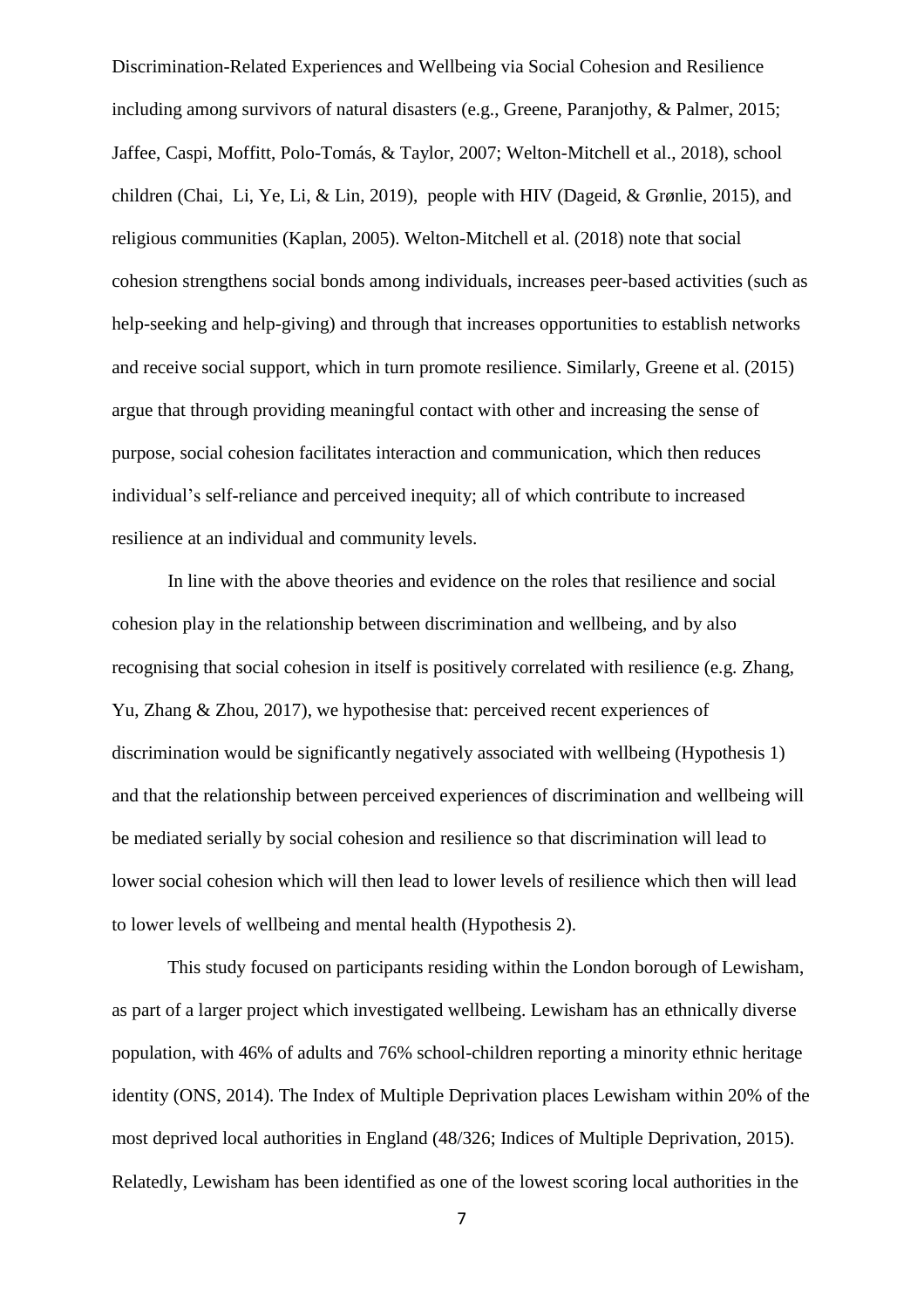Discrimination-Related Experiences and Wellbeing via Social Cohesion and Resilience UK for wellbeing (ONS, 2017). Thus, one of the main aims of the current study were to situate the processes of discrimination and wellbeing within a community which has experienced barriers to wellbeing.

#### Method

#### *Participants*

Overall, there were 255 participants, age of 18 to 65 ( $M = 38.23$ ,  $Sd = 13.43$ ) with 49.8% women ( $n = 127$ ) and 50.2% men ( $n = 128$ ) participants. Out of the sample, 56.9% ( $n = 145$ ) had an academic degree and 79.6% (*n* = 203) were in full time or part time employment. Furthermore, 24.9% ( $n = 63$ ) self-identified as being part of Black and Minority Ethnic groups; 10.2% ( $n = 26$ ) noted their sexual orientation as homosexual/bisexual; and 7.1% ( $n =$ 18) noted that they have a physical, mental and/or other disability. Table 1 depicts participants' demographic details.

#### [Insert Table 1]

#### *Procedure*

Participants were recruited from one South London Borough, Lewisham, as part of a larger study looking more closely at wellbeing predictors in this borough. Participants were recruited through an online survey via Qualtrics Panels, which targeted a representative sample of participants residing within the London borough of Lewisham using their panel database and local partners. As part of the selection criteria, participants were recruited based on reporting their resident borough as Lewisham and the following postcodes: SE4, SE5, SE6, SE8, SE13, SE14, and SE15). To take part, participants had to be 18 or over. *Measures*

*Demographic questionnaire:* Participants were asked several demographic questions including age, gender, ethnicity, marital status, annual income, sexual orientation and disability.

*Individual experience of discrimination (Binder et al., 2009)*: the scale measures recent (last 6 months) discrimination experienced by the individual and their perceived threat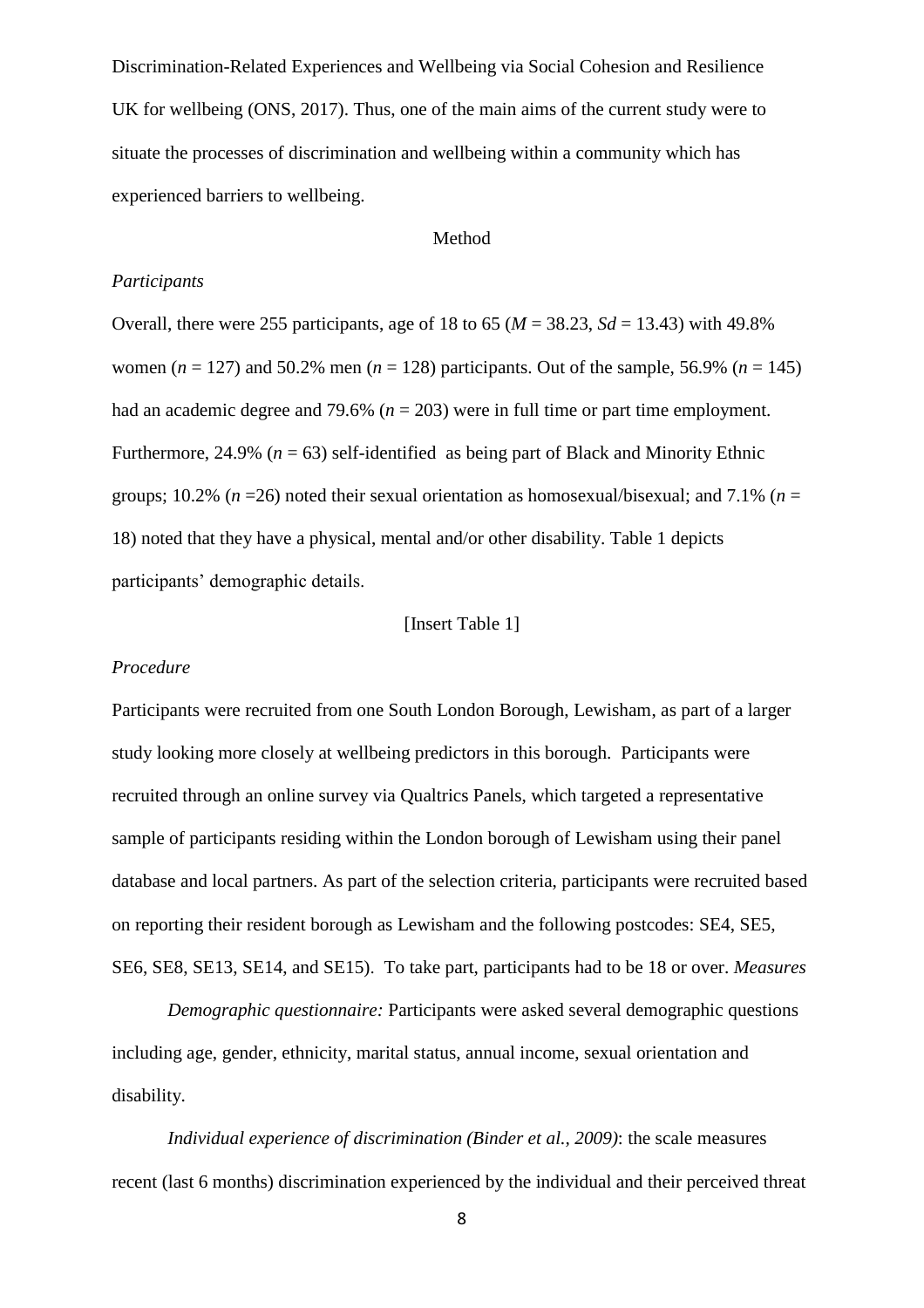Discrimination-Related Experiences and Wellbeing via Social Cohesion and Resilience due to their identity, on a scale of 1(not at all) to 5(very much). The overall score in this study was calculated by the sum of ratings across the items. Higher scores on this measure indicate more experiences of discrimination. The scale was adapted to measure general discrimination based on the participants' 'identity', where ethnicity, religion, sexual orientation and gender were suggested as identities participants could refer to. The scale consisted of 4 items, e.g., "In the past 6 months have you experienced name calling or other abuse because you were a member of your identity group?" and "Have you ever felt threatened in the street because you are a member of your identity group?" In previous studies (e.g., Binder et al., 2009) Cronbach's α was reported to be between 0.80 and 0.82 and in the current sample Cronbach's  $\alpha$  = 0.86.

*The Social Cohesion Scale (ISC) (Collins, Neal & Neal., 2017)*: the scale measures neighbourhood social cohesion with 5 items (e.g. "People in my neighbourhood are willing to help their neighbours", "People in my neighbourhood can be trusted") on a scale from 1 (very unlikely) to 5 (very likely). The overall score in this study was calculated by the sum of ratings across the items. Higher scores on this measure indicate more social cohesion. In the original study (*Collins et al., 2017)* Cronbach's α was 0.68 and in the current study Cronbach's  $\alpha$  = 0.64.

*Brief Resilience Scale (BRS; Smith, Dalen, Wiggins, Tooley, Christopher & Bernard, 2008)*: the scale measures participants' the ability to bounce back or recover from stress. It includes 6 items (3 of which are reverse-scored items), such as "I usually come through difficult times with little trouble", "I have a hard time making it through stressful events {Negative item} ". Items are rated on a scale from 1 (strongly disagree) to 5 (strongly agree) and the overall score in the study was the sum of all ratings. Higher scores on this measure indicate higher levels of resilience. In previous studies Cronbach's ranged between 0.80–0.91 (Smith et al., 2008) and in the current study Cronbach's  $\alpha = 0.77$ .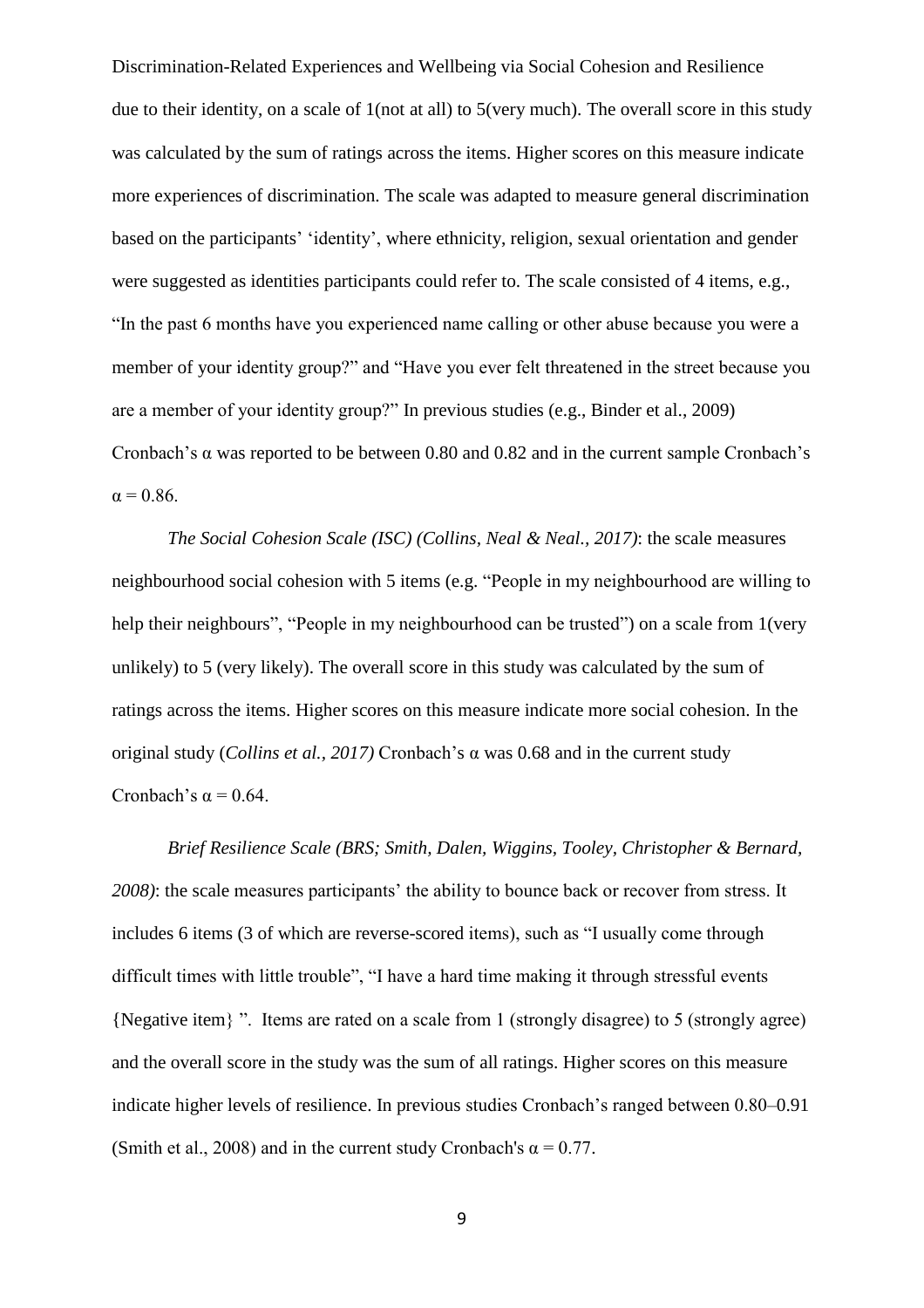#### *The Patient Health Questionnaire (PHQ; Kroenke, Spitzer & Williams, 2001)*:

Measures symptoms of depression and includes nine items pertaining to the DSM-IV criteria for Major Depression Disorder [\[9\]](https://thejournalofheadacheandpain.biomedcentral.com/articles/10.1186/s10194-015-0552-2#ref-CR9): (1) anhedonia; (2) depressed mood; (3) trouble sleeping; (4) feeling tired; (5) change in appetite; (6) guilt, self-blame, or worthlessness; (7) trouble concentrating; (8) feeling slowed down or restless; and (9) thoughts of being better off dead or hurting oneself. Each item is rated on a 4-point scale from  $0$  ( $0$  – never) to 3 (nearly every day) during the two weeks prior to and including the day of survey completion. In our study the overall score was the sum of all ratings across the different items. Higher scores on this measure indicate higher levels of depression. In previous studies (e.g., Kroenke, 2001), Cronbach's  $\alpha$  was 0.89 and in the current study Cronbach's  $\alpha = 0.93$ .

*The Subjective Happiness Scale (Lyubomirsky & Lepper, 1999):* the scale measures general happiness on a scale of 1(not very happy/less happy/not at all) to 7(a very happy person/more happy/a great deal). It consisted of 4 items, e.g., "In general, I consider myself:" and "Some people are generally not very happy. Although they are not depressed, they never seem happy as they might be. To what extent does this characterization describe you?" The overall score was the sum of all items. Higher scores on this measure indicate higher levels of happiness. In previous studies (e.g., *Lyubomirsky & Lepper, 1999)* Cronbach's α was reported between 0.7 and 0.94 and in the current sample Cronbach's  $\alpha = 0.78$ .

#### Results

When looking at participants' recent experience of discrimination,  $36.1\%$  on the sample ( $n =$ 92) directly experienced, and  $40.8\%$  ( $n = 104$ ) knew someone from their identity group who experienced, some level of name calling/abuse because of their identity (e.g. ethnicity, religion, sexual orientation, gender, etc.) in the last 6 months. Furthermore,  $45.9\%$  ( $n = 117$ ) have at some time in their lives felt threatened in the street because they were a member of their identity group; and 49% ( $n = 125$ ) said that there were certain neighbourhoods to which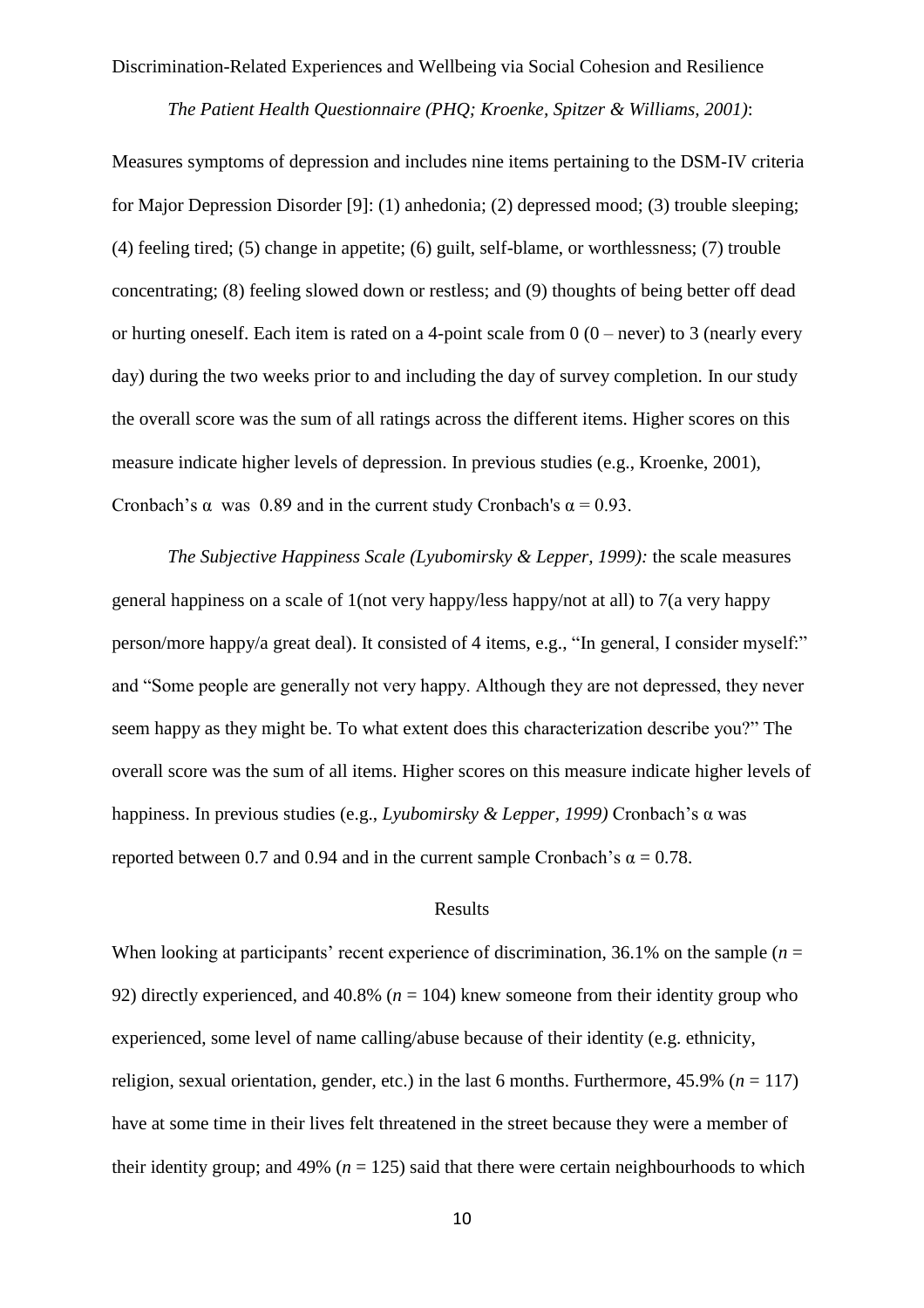Discrimination-Related Experiences and Wellbeing via Social Cohesion and Resilience they did not go because they felt threatened as a member of their identity group. In terms of demographic variable and experiences of experiences of discrimination, being part of a Black and Ethnic Minority group (BME) was linked to higher levels of reported discriminatory experiences ( $t = -4.08$ ,  $p < 0.001$ )<sup>i</sup> while age was negatively correlated with experiences of discrimination ( $r = -0.31$ ,  $p < 0.001$ ). Neither gender nor education were significantly correlated with experiences of discrimination ( $r = 0.11$ ,  $p = 0.09$  and  $r = 0.1$ ,  $p = 0.1$ , respectively).

In order to test Hypothesis 1 a correlational matrix was calculated. Results, and mean and standard deviations for variables are reported in Table 2.

## [Insert Table 2]

As can be seen from Table 2 Hypothesis 1 was partially supported as perceived experiences of discrimination was negatively linked to levels of happiness ( $r = -0.187$ ;  $p = 0.03$ ) and positively significantly related to depressive symptoms ( $r = 0.626$ ;  $p < 0.0001$ ).

In order to test Hypothesis 2, we examined the potential mediation effect of social cohesion and resilience on wellbeing. Two mediation models were performed by using Hayes's Process application on SPSS and applying Model 6 (i.e., a serial mediation model with 2 mediators); one for the relationship between experiences of discrimination and happiness and one for the relationship between experiences of discrimination and depression. Throughout the analyses, participants' age was used as a covariate. The results of the analyses can be seen in Figure 1.

## [Insert Figure 1]

As can be seen from Figure 1 and as hypothesised, while using participants' age as a covariate, experiences of discrimination negatively predicted social cohesion ( $R^2 = 0.06$ ;  $p =$ 0.001 ) and both experiences of discrimination and social cohesion significantly predicted participants' resilience ( $R^2 = 0.13$ ;  $p < 0.001$ ). In terms of wellbeing, participants' levels of depression were significantly predicted by experiences of discrimination (direct effect was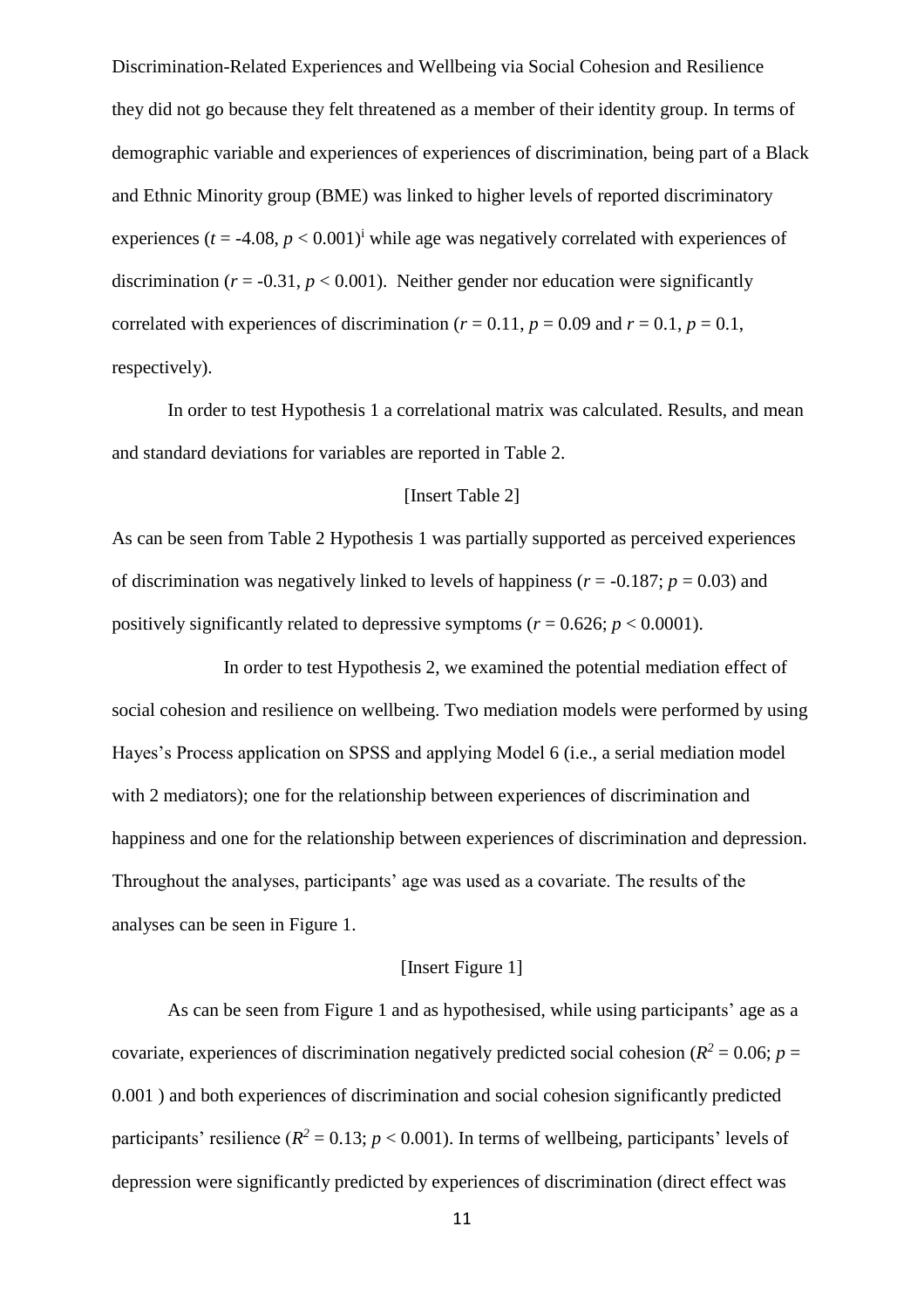Discrimination-Related Experiences and Wellbeing via Social Cohesion and Resilience 0.74; LLCI =  $0.06$  and ULCI = 0.88) but also indirectly through resilience (indirect effect was 0.09; LLCI = 0.03 and ULCI = 0.16) and through social cohesion and resilience (indirect effect was 0.02; LLCI = 0.004 and ULCI = 0.05) reflecting a partial mediation. Overall the model predicted 53.72% of the depressive symptoms' variance  $(R^2 = 0.54; p < 0.001)$ .

As for levels of happiness, happiness was not significantly directly predicted by experiences of discrimination (direct effect was 0.03 LLCI = - 0.15 and ULCI = 0.09) but rather was only indirectly predicted by experiences of discrimination through resilience (indirect effect was  $0.9$ ; LLCI =  $-0.17$  and ULCI =  $-0.03$ ) and through social cohesion and resilience (indirect effect was 0.02; LLCI = - 0.05 and ULCI = - 0.01) reflecting a full mediation. Overall the model predicted 30.69% of the variance  $(R^2 = 0.31; p < 0.001)$ . The pathway of prediction of depression or happiness by experience of discrimination and social cohesion on its own, was not significant. Overall, the results suggest discrimination was associated with decreased social cohesion and resilience; in turn, social cohesion and resilience were linked with increased happiness and fewer depressive symptoms. Thus, both social cohesion and resilience play a buffering role on the detrimental impact of discrimination on wellbeing, thus supporting Hypothesis  $2^{ii}$ .

#### Discussion

The aim of this paper was to examine the ways in which social cohesion and resilience play a role in the impact that recent experiences of discrimination have on wellbeing. Our results revealed that a considerable percentage of our sample have experienced recent discrimination related experiences directly and indirectly and that the levels of these experiences were significantly and negatively correlated with wellbeing, resilience and levels of social cohesion. We also found that resilience and the combination of social cohesion and resilience partially mediated the relationship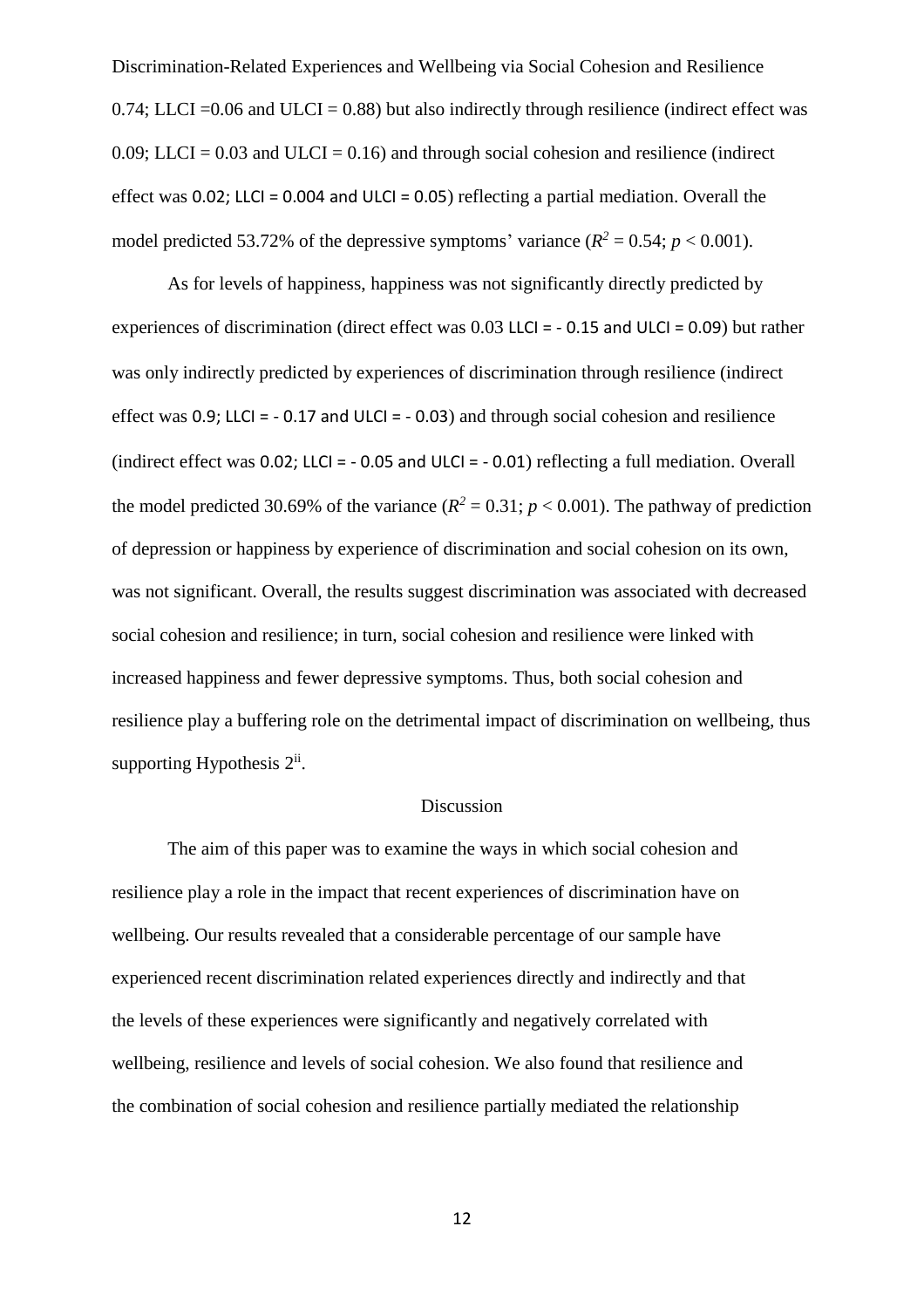Discrimination-Related Experiences and Wellbeing via Social Cohesion and Resilience between recent experiences of discrimination and depression and fully mediated the relationship between these experiences and happiness.

Our findings on the link between experiences of discrimination and lower levels of wellbeing are not surprising and are in line with other previous studies in the area (e.g. Jost & Hunyady, 2002; Leary & Baumeister, 2000; Pascoe & Smart Richman, 2009; Schmitt et al., 2014); however the percentage of participants who reported experiencing discrimination in the last 6 months (around 40%) was unexpected. Nevertheless, when taking into account that our sample was ethnically diverse, reflecting the London community from which participants were sampled, and that the discrimination experiences cut across specific grounds for discrimination (e.g. gender, sex, ethnicity etc.), these percentages are not considerably dissimilar to other recent surveys in the UK which measured discrimination experiences on specific grounds (e.g. [Waldersee,](https://yougov.co.uk/people/victoria.waldersee/) 2018, on ethnicity). Using a measure which assessed discrimination experiences as a general scale without differentiating between the basis for the discriminatory experience (e.g. gender-based discrimination, race-based discrimination, etc.), our findings imply that beyond specific contexts the discriminatory act itself has a psychological negative impact on individuals, at least in the short term. This could occur, as suggested in the literature, through feelings of rejection (Leary et al., 1995), negative internalisations (Jost & Banaji, 1994) or undermining fundamental belief in social structures (Jost et al. 2004) that these experiences provoke. Finally, the strength of the linear relationship between the levels of recent discrimination experiences, which in this study were rated on a scale from 1 (not at all) to 5 (very much), and depression may suggest that future research could explore the impact of cumulative discrimination experiences (rather than recent ones) to see whether similarly to findings from the area of traumatic events (Karam et al., 2014) the more experiences ones encounter throughout life, the worse is the impact.

In relation to resilience, our findings are in line with views of resilience as a process that fluctuates and changes over time and circumstances (Luthar et al., 2000) and with the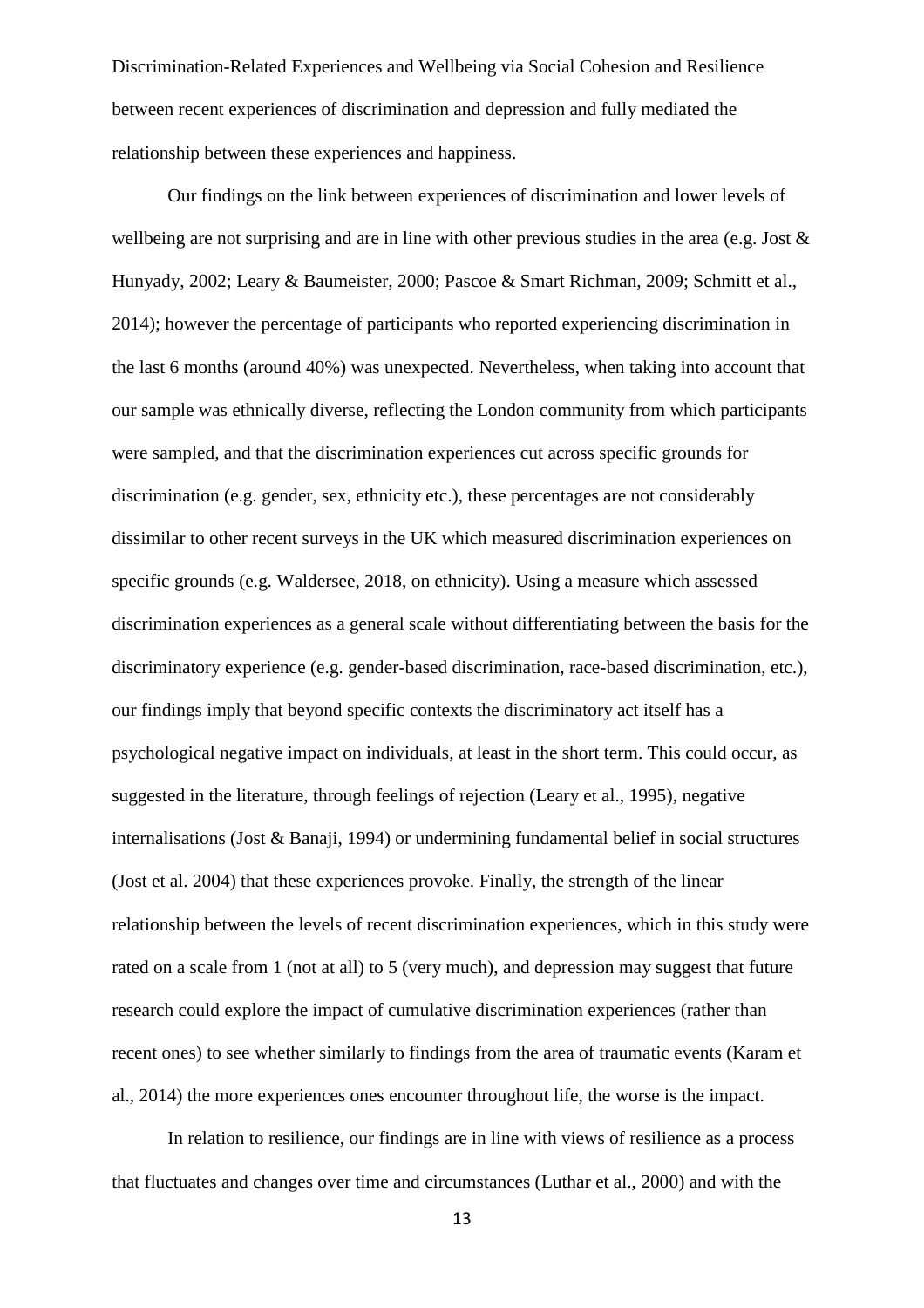Discrimination-Related Experiences and Wellbeing via Social Cohesion and Resilience Reserve Capacity Model [\(Gallo et al., 2005;](https://www.ncbi.nlm.nih.gov/pmc/articles/PMC3243949/#R6) [Gallo & Matthews, 2003\)](https://www.ncbi.nlm.nih.gov/pmc/articles/PMC3243949/#R7) where resilience reduces in accordance to an increase in experiences of discrimination and a decrease in levels of social cohesion. Moreover, the mediation analyses in our study suggest that both resilience and social cohesion play a role in the consequences of recent discrimination experiences, so that recent discrimination experiences lead to lower levels of social cohesion (including a sense of belonging and identity, shared values, social order and control, social solidarity, etc.), which then lead to a reduction in personal resilience, which then leads to lower levels of wellbeing. This pathway highlights the interplay between personal and interpersonal aspects of discrimination-based experiences, where both personal and social factors are impacted and interlinked to create an overall negative impact. As far as we are aware, no previous studies have tested this pathway, which lends support to a view were discrimination-based experiences (similar to traumatic events) can trigger a process of depletion of personal resources which ultimately leads to reduced levels of wellbeing and mental health.

The above results should be reviewed within the study's own limitations. First, the sample in the study was an online sample. Some authors (e.g., Chiauzzi, DasMahapatra, Lobo & Barratt, 2013; or Johnson, 2002) note that online samples often includes non-representative self-selected samples. While this is a shortcoming of online sampling, our current sample does not seem to considerably deviate from the population it represents and includes variability across different demographic variables. Additionally, our sample was recruited using an online panel-based approach in collaboration with local partners; indeed, online samples recruited through services such as Qualtrics or Amazon MTurk tend to be more ethnically and socioeconomically diverse, and therefore more representative than other (e.g. student) samples (Boas, Christenson, & Glick, 2018; Burhmester, Kwang, & Gosling, 2011; Casler, Bickel, & Hackett, 2013). In this study the measure for experiences of discrimination referred to recent discrimination experiences (i.e., in the last 6 months). It may therefore be possible that a participant would have experienced discrimination in the past but not in the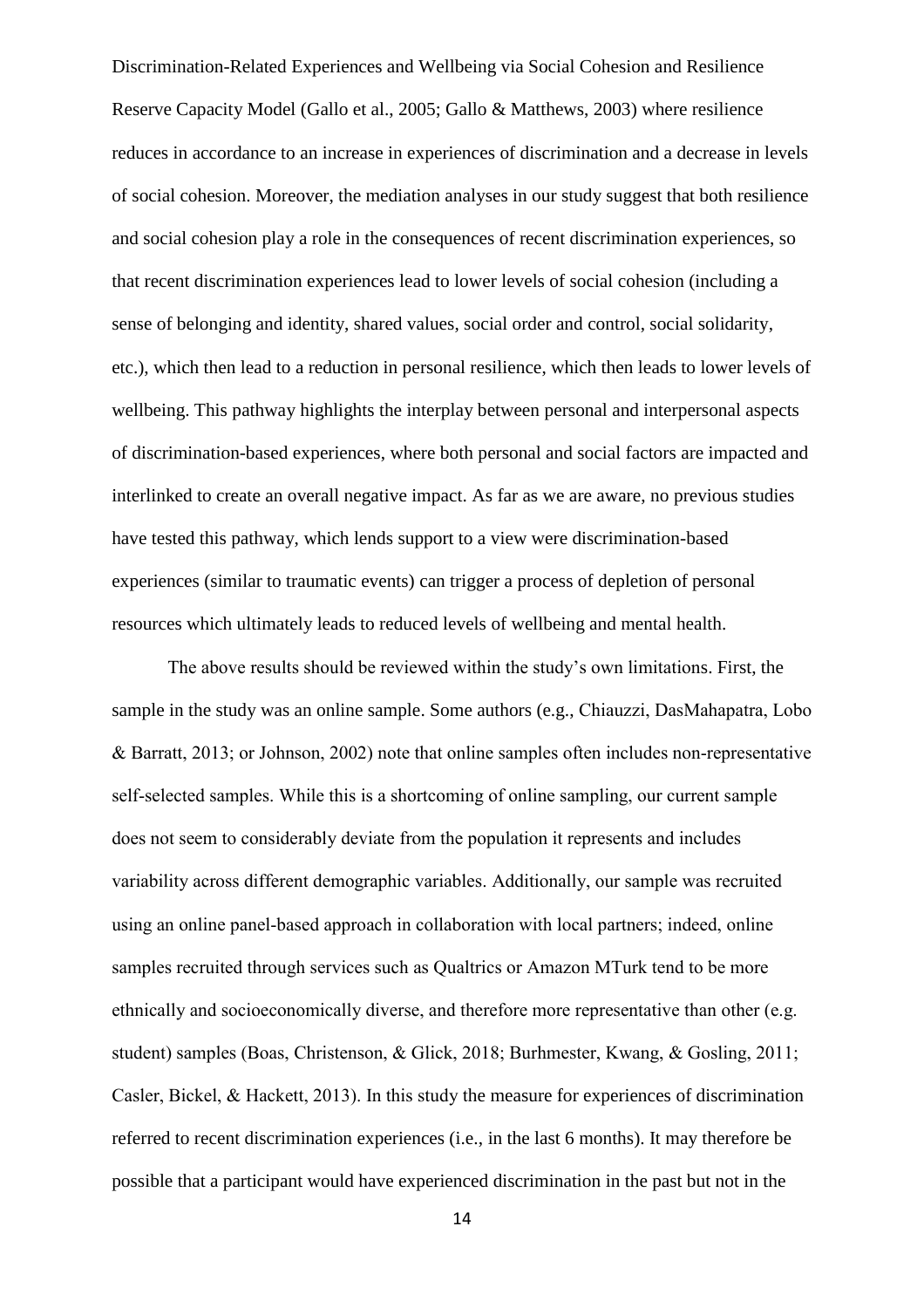Discrimination-Related Experiences and Wellbeing via Social Cohesion and Resilience last 6 months. In that way, we accept that the results of this study cannot be fully generalised to any experience of discrimination or to the long terms rather the more immediate impact of discrimination experiences. In addition, the Cronbach's alpha for the Social Cohesion scale in this study was low when compared to other scales in our study; however, Helms, Henze, Sass, and Mifsud (2006) suggested that the benchmarks (i.e., rules of thumb) for judging the adequacy of reliability coefficients historically have ranged from .50 to .90, and in a review of various definitions of Cronbach's alpha, Taber (2018) indicated that alpha values in the range of (0.64–0.85) as adequate (with alpha below 0.45 considered as not satisfactory). Furthermore, the alpha levels found in our study were very similar to the values found in the original paper (Collins et al., 2017) which implies that they may be a result of the scale itself rather than special characteristics of our sample*.* Finally, this study is a cross-sectional study based on self-reports and therefore it has limitations in terms of common method variance and does not enable us to infer any causation between variables.

With these limitations in mind, the current study documents the extent of recent experiences of discrimination and their impact in a London community and provides new and important information on the paths in which recent experiences of discrimination impact individuals' wellbeing by reducing social and personal resources that in turn reduce levels of personal happiness and increase levels of depression.

#### Conclusion

The current study adds further support to previous findings regarding the negative impact that experiences of discrimination have on individuals, and goes beyond that to delineate the path of this impact which through a combination of social and individual factors. Importantly, it situates this relationship within a local cultural context, reflecting the barriers to wellbeing within a community which has one of the lowest national scores for this measure of life quality (ONS, 2017). Discrimination is a personal experience which occurs within a social context and our study highlights that this distressing and stressful life experience may take a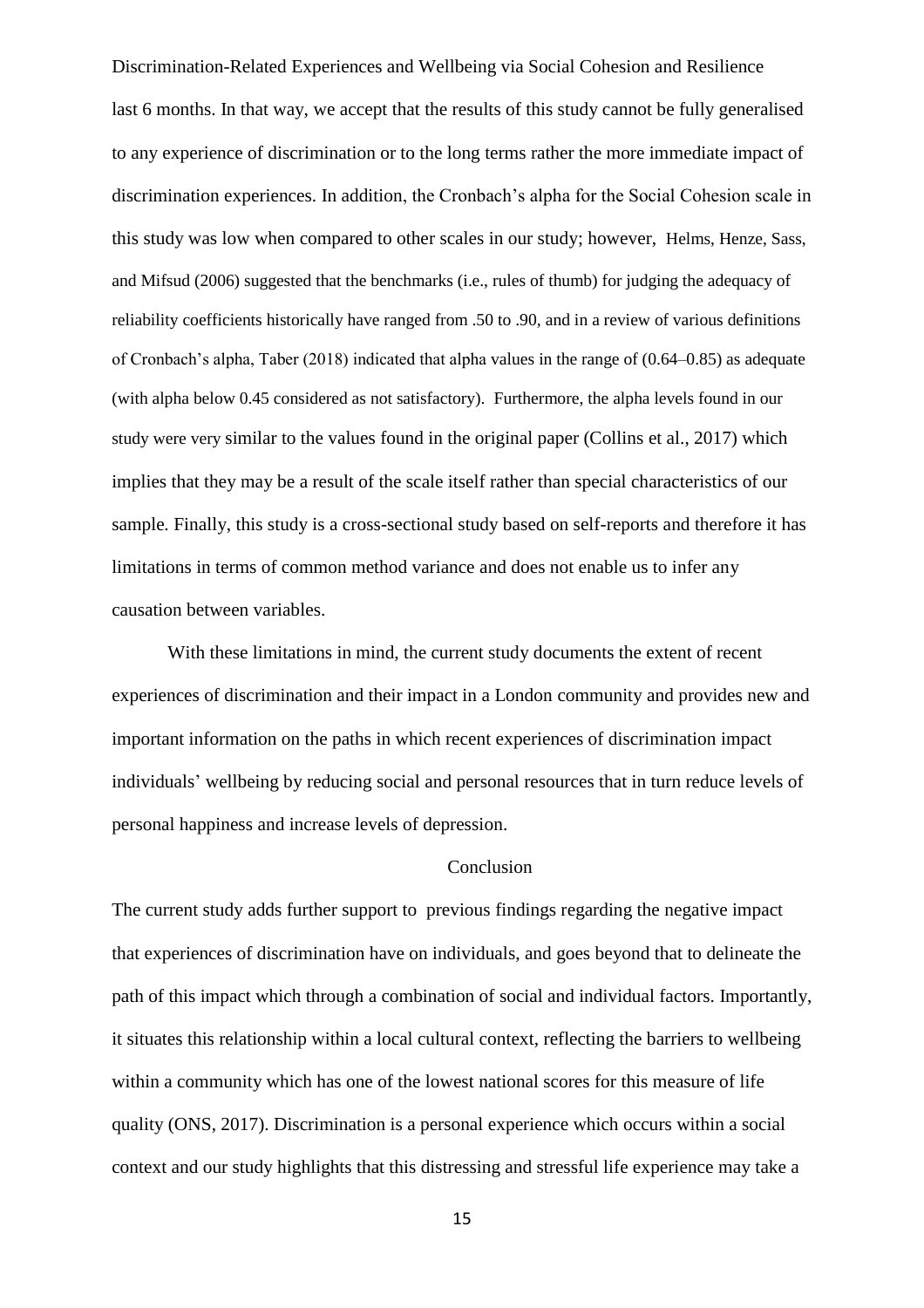Discrimination-Related Experiences and Wellbeing via Social Cohesion and Resilience psychosocial path, negatively impacting individuals' social connections which are central to individuals' resilience and together impact one's wellbeing. This psychosocial path of impact is a significant and novel addition to research in the area and has important practical implications. The results suggest that breaking the chain of impact on either the socialcommunity end and/or the personal resilience end may mitigate the adverse impact that discrimination has on an individual. They also highlight the importance of restoring community ties and connections in order to strengthen personal resilience when trying to help individuals cope and overcome discriminatory experiences.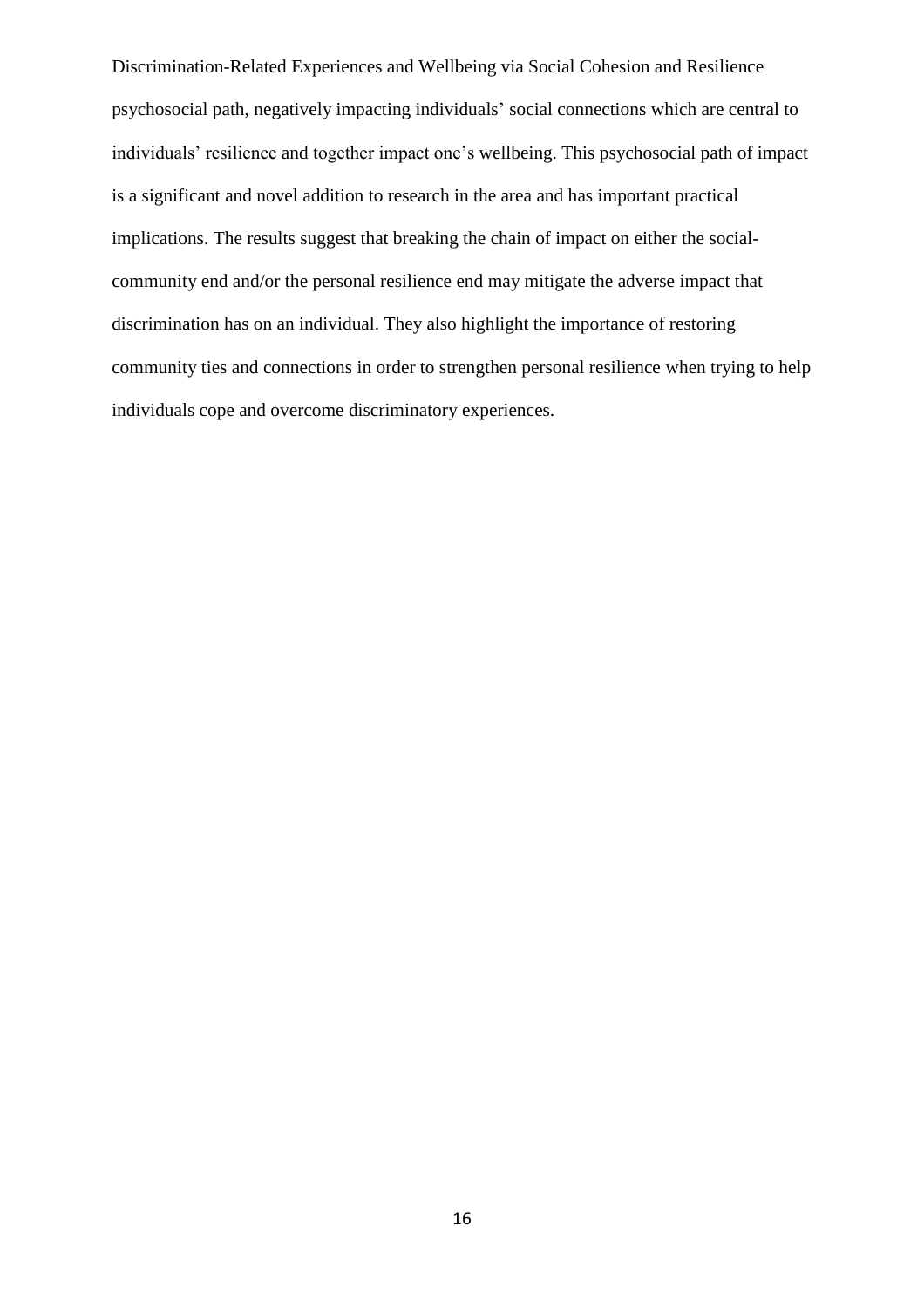Ahern, J., Stuber, J., & Galea, S. (2007). Stigma, discrimination and the health of illicit drug users. *Drug and Alcohol Dependence, 88*, 188-196,

[https://doi.org/10.1016/j.drugalcdep.2006.10.014.](https://doi.org/10.1016/j.drugalcdep.2006.10.014)

- Binder, J., Zagefka, H., Brown, R., Funke, F., Kessler, T., Mummendey, A. & Leyens, J. P. (2009). Does contact reduce prejudice or does prejudice reduce contact? A longitudinal test of the contact hypothesis among majority and minority groups in three European countries. *Journal of Personality and Social Psychology*, *96*, 843-856. <http://dx.doi.org/10.1037/a0013470>
- Blackhart, G. C., Nelson, B. C., Knowles, M. L & Baumeister, R. F. (2009). Rejection Elicits Emotional Reactions but Neither Causes Immediate Distress nor Lowers Self-Esteem: A Meta-Analytic Review of 192 Studies on Social Exclusion, Personality and Social Psychology Review, 13 No. 4, 269-309
- Boas, T. C., Christenson, D. P., & Glick, D. M. (2020). Recruiting large online samples in the United States and India: Facebook, Mechanical Turk, and Qualtrics. *Political Science Research and Methods, 8*(2), 232-250. doi:10.1017/psrm.2018.28
- Buhrmester, M., Kwang, T., & Gosling, S. D. (2011). Amazon's Mechanical Turk: A new source of inexpensive, yet high-quality, data? *Perspectives on Psychological Science, 6*(1), 3-5. doi:10.1177/1745691610393980
- Bradshaw, D., Jay, S., McNamara, N., Stevenson, C., & Muldoon, O. T. (2016). Perceived discrimination amongst young people in socio‐economically disadvantaged communities: Parental support and community identity buffer (some) negative impacts of stigma. *British Journal of Developmental Psychology, 34*, 153–168. <https://doi.org/10.1111/bjdp.12120>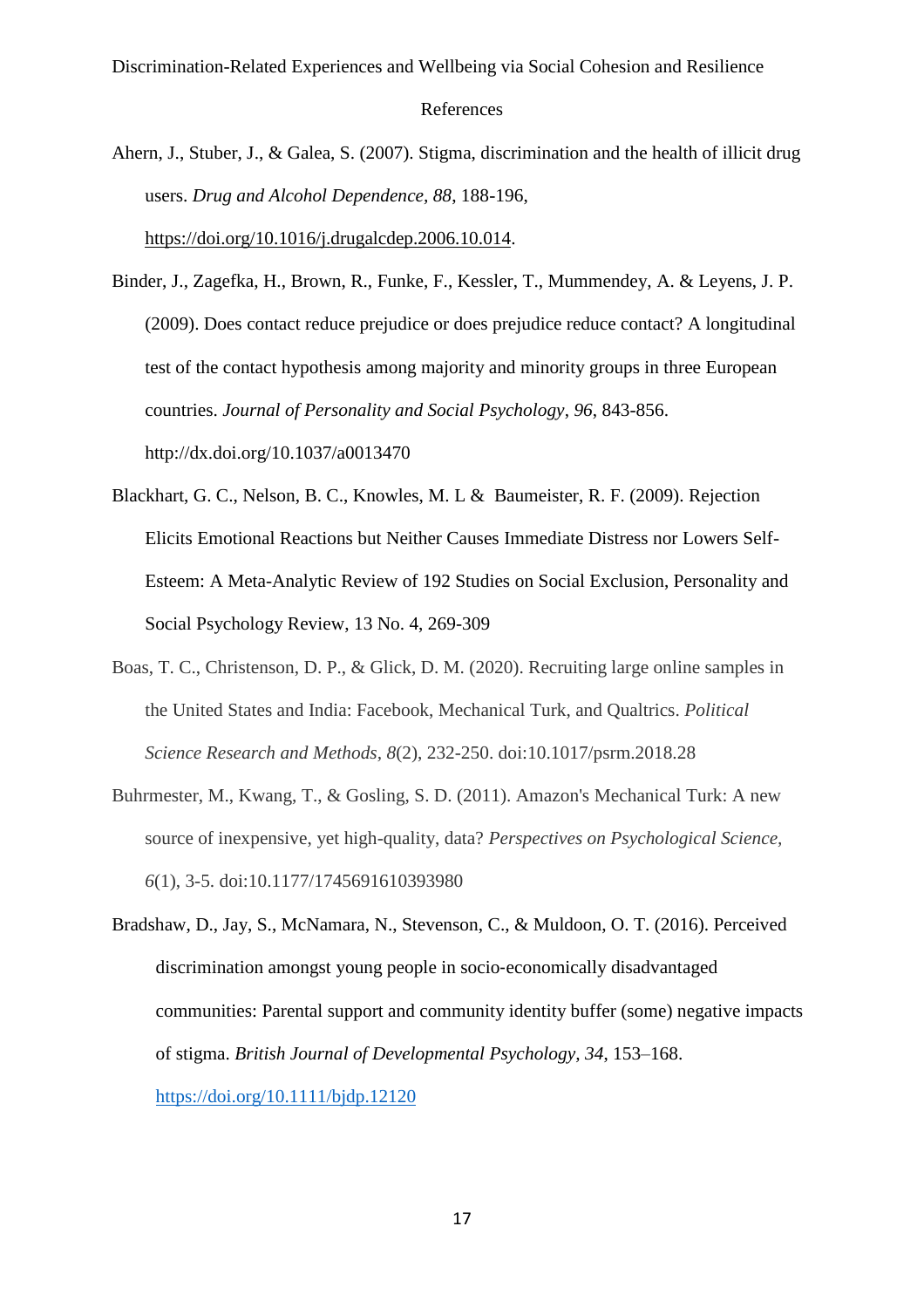- Braksmajer, A., Simmons, J., Aidala, A. J. & McMahon, A. (2018). Effects of discrimination on HIV-related symptoms in heterosexual men of color. *American Journal of Men's Health, 12*, 1855-1863.
- Brody, G. H., Chen, Y. F., Murry, V. M., Ge, X., Simons, R. L., Gibbons, F. X. & Cutrona, C. E. (2006). Perceived discrimination and the adjustment of African American youths: A five‐year longitudinal analysis with contextual moderation effects. *Child Development, 77*, 1170-1189.<https://doi.org/10.1111/j.1467-8624.2006.00927.x>
- Bures, R. M. (2003). Childhood Residential Stability and Health at Midlife. *American Journal of Public Health, 93*, 1144-1148. DOI: 10.2105/AJPH.93.7.1144
- Cardeli, E., Sideridis, G., Lincoln, A. K., Abdi, S. & Ellis, B. H., Jan 1. (2019). [Social](http://web.a.ebscohost.com/ehost/viewarticle/render?data=dGJyMPPp44rp2%2fdV0%2bnjisfk5Ie45PFIr6awTLWk63nn5Kx95uXxjL6nrkewp61Krqe3OLSws0i4p7E4v8OkjPDX7Ivf2fKB7eTnfLunsE%2burbNLta2yPurX7H%2b72%2bw%2b4ti7iPHv5j7y1%2bVVv8SkeeyzsEivr6tNtqywSaumrkmk3O2K69fyVeTr6oTy2%2faM&vid=16&sid=3117ddc8-686e-4331-be12-dd24ed037a3c@sessionmgr4007) bonds in the diaspora: The application of social [control theory to Somali refugee young adults](http://web.a.ebscohost.com/ehost/viewarticle/render?data=dGJyMPPp44rp2%2fdV0%2bnjisfk5Ie45PFIr6awTLWk63nn5Kx95uXxjL6nrkewp61Krqe3OLSws0i4p7E4v8OkjPDX7Ivf2fKB7eTnfLunsE%2burbNLta2yPurX7H%2b72%2bw%2b4ti7iPHv5j7y1%2bVVv8SkeeyzsEivr6tNtqywSaumrkmk3O2K69fyVeTr6oTy2%2faM&vid=16&sid=3117ddc8-686e-4331-be12-dd24ed037a3c@sessionmgr4007)  [in resettlement..](http://web.a.ebscohost.com/ehost/viewarticle/render?data=dGJyMPPp44rp2%2fdV0%2bnjisfk5Ie45PFIr6awTLWk63nn5Kx95uXxjL6nrkewp61Krqe3OLSws0i4p7E4v8OkjPDX7Ivf2fKB7eTnfLunsE%2burbNLta2yPurX7H%2b72%2bw%2b4ti7iPHv5j7y1%2bVVv8SkeeyzsEivr6tNtqywSaumrkmk3O2K69fyVeTr6oTy2%2faM&vid=16&sid=3117ddc8-686e-4331-be12-dd24ed037a3c@sessionmgr4007) *Psychology of Violence*, doi: [10.1037/vio0000259](https://doi.org/10.1037/vio0000259)
- Carter, R. T., & Forsyth, J. (2010). Reactions to racial discrimination: Emotional stress and help-seeking behaviors. *Psychological Trauma: Theory, Research, Practice, and Policy, 2,* 183-191,<http://dx.doi.org/10.1037/a0020102>
- Casler, K., Bickel, L., & Hackett, E. (2013). Separate but equal? A comparison of participants and data gathered via amazon's MTurk, social media, and face-to-face behavioral testing. *Computers in Human Behavior, 29*(6), 2156. doi:10.1016/j.chb.2013.05.009
- Chai, X., Li, X., Ye, Z., Li, Y., & Lin, D. (2019). Subjective well‐being among left‐behind children in rural China: The role of ecological assets and individual strength. *Child: Care, Health and Development, 45*, 63–70.<https://doi.org/10.1111/cch.12630>
- Collins, C. R., Neal, Z. P., & Neal, J. W. (2017). Transforming social cohesion into informal social control: Deconstructing collective efficacy and the moderating role of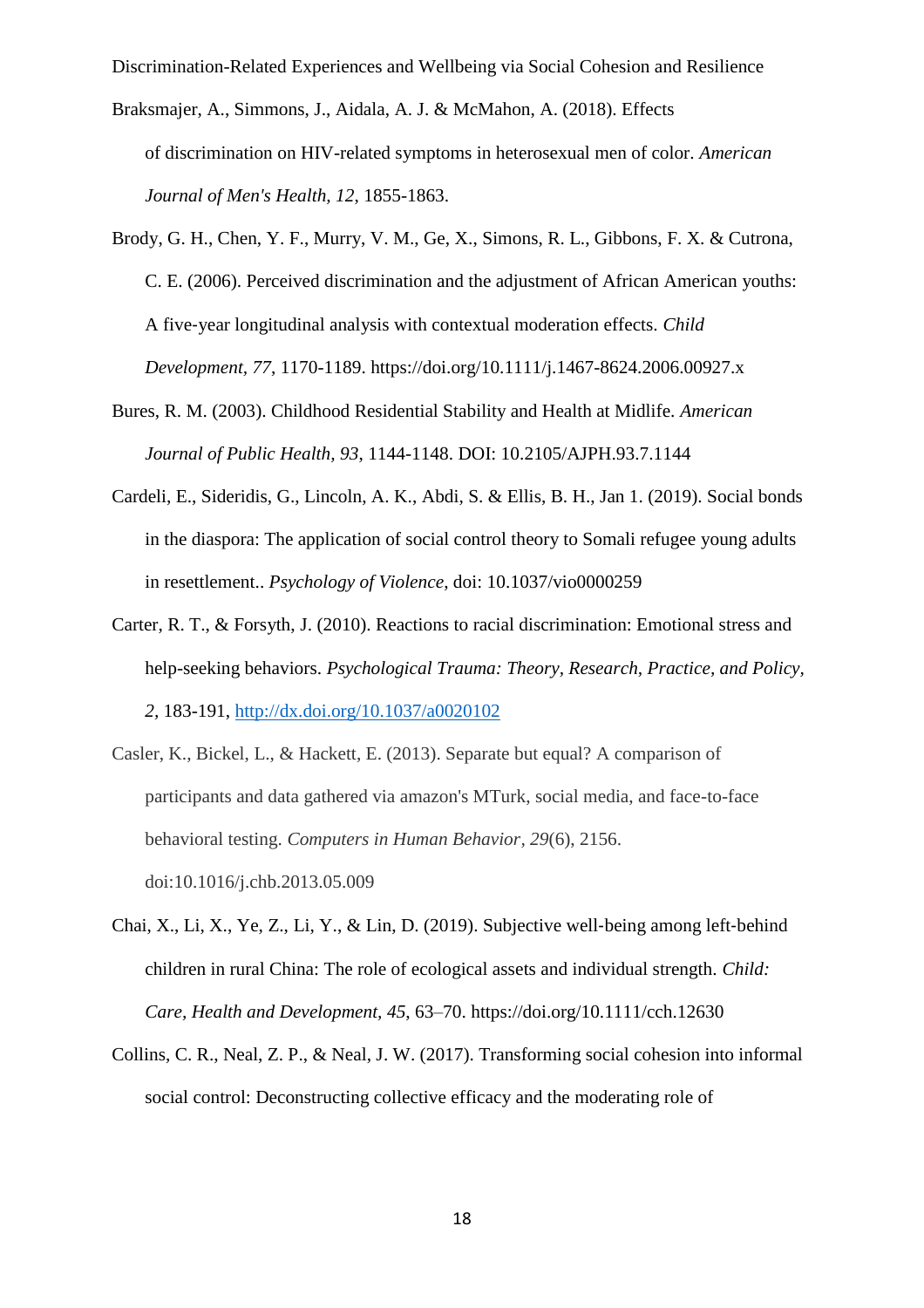- Discrimination-Related Experiences and Wellbeing via Social Cohesion and Resilience neighborhood racial homogeneity. *Journal of Urban Affairs*, *39*, 307-322. https://doi.org/10.1080/07352166.2016.1245079
- Dageid, W., & Grønlie, A. A. (2015). Measuring resilience and its association to social capital among HIV south Africans living in a context of adversity. *Journal of Community Psychology, 43*, 832–848. https://doi.org/10.1002/jcop.21710
- Delhey, J., & Dragolov, G. (2016). Happier together. Social cohesion and subjective wellbeing in Europe. *International Journal of Psychology*, *51*, 163-176, http://dx.doi.org/10.1002/ijop.12149
- Diamant, A. L. &l Wold, C (2004). Sexual Orientation and Variation in Physical and Mental Health Status among Women. *Journal of Women's Health, 12*, 41–49. [http://doi.org/10.1089/154099903321154130](https://doi.org/10.1089/154099903321154130)
- Fan, X. H. & Chen, F. J. (2012). Perceived discrimination and depression: Moderating of coping, and social support in migrant children. *Chinese Journal of Clinical Psychology, 20*, 539–542.
- Forrest, R., & Kearns, A. (2001). Social Cohesion, social capital and the neighbourhood. *Urban Studies*, *38*, 2125-2143. https://doi.org/10.1080/00420980120087081
- Foster, M. D., & Dion, K. L. (2003). Dispositional Hardiness and Women's Well-Being Relating to Gender Discrimination: the Role of Minimization. *Psychology of Women Quarterly*, *27*(3), 197–208. <https://doi.org/10.1111/1471-6402.00099>
- Gallo, L. C., & Matthews, K. A. (2003). Understanding the association between socioeconomic status and physical health: Do negative emotions play a role? *Psychological Bulletin, 129*,10–51.
- Gallo, L. C., de Los Monteros, K. E., & Shivpuri, S. (2009). Socioeconomic Status and Health: What is the role of Reserve Capacity?. *Current directions in psychological science*, *18*(5), 269–274.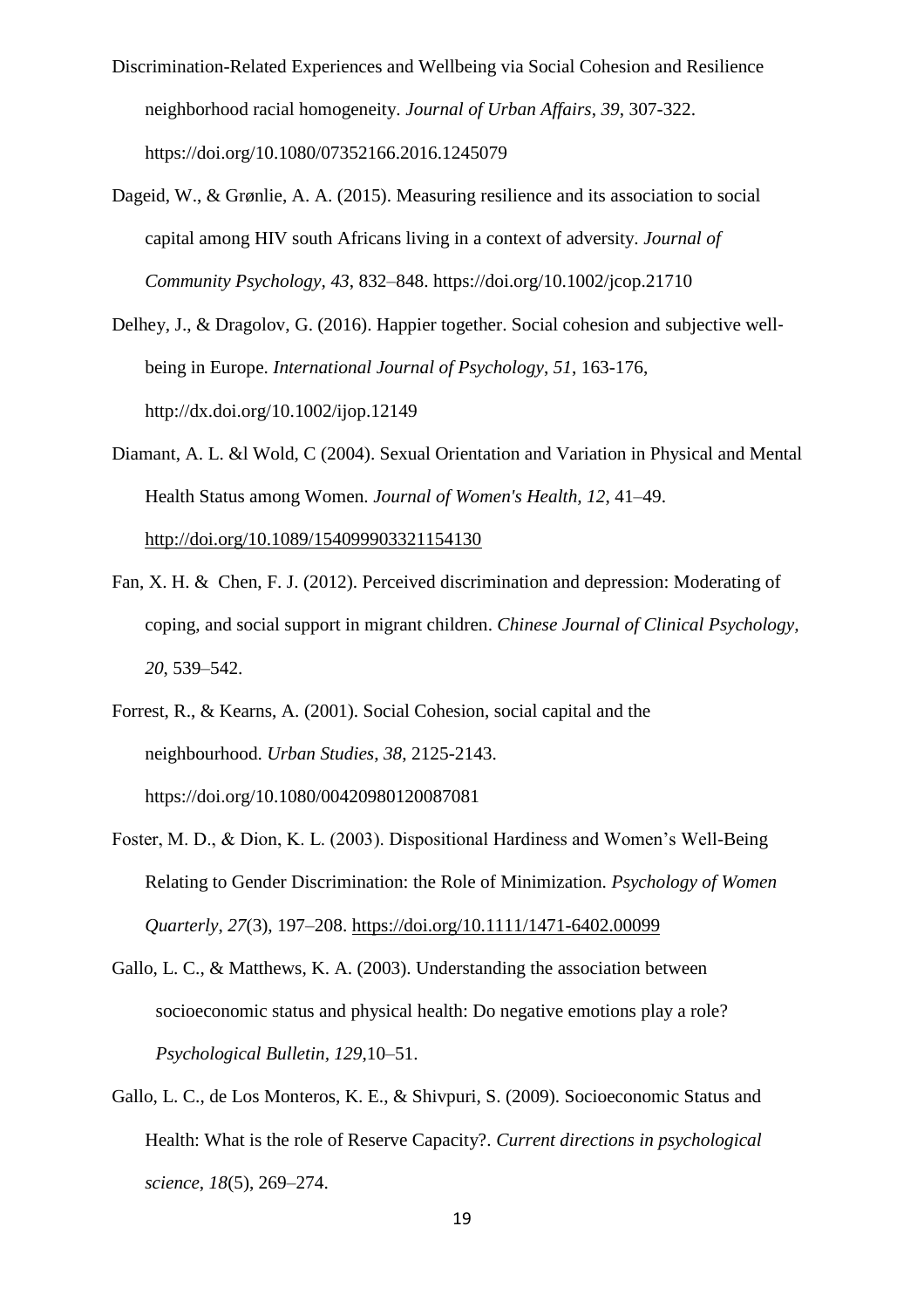- Gallo, L.C., Bogart, L.M., Vranceanu, A., & Matthews, K.A. (2005). Socioeconomic status, resources, psychological experiences, and emotional responses: a test of the reserve capacity model. *Journal of personality and social psychology, 88 2*, 386-99.
- Greene, G., Paranjothy, S., & Palmer, S. R. (2015). Resilience and vulnerability to the psychological harm from flooding: The role of social cohesion. *American Journal of Public Health, 105*, 1792–1795.<https://doi.org/10.2105/AJPH.2015.302709>
- Hayes, A F. (2013). *Introduction to mediation, moderation, and conditional process analysis.* New York: The Guildford Press.
- Heim, D., Hunter, S. C., & Jones, R. (2011). Perceived discrimination, identification, social capital, and well-being: Relationships with physical health and psychological distress in a UK minority ethnic community sample. *Journal of Cross-Cultural Psychology*, *42*, 1145-1164. https://doi.org/10.1177/0022022110383310
- Helms, J. E., Henze, K. T., Sass, T. L., & Mifsud, V. A. (2006). Treating Cronbach's Alpha Reliability Coefficients as Data in Counseling Research. *The Counseling Psychologist, 34(5)*, 630–660. <https://doi.org/10.1177/0011000006288308>
- Howarter, A. D. & Bennett, K. K (2013). Perceived discrimination [and health-related quality](http://web.a.ebscohost.com/ehost/viewarticle/render?data=dGJyMPPp44rp2%2fdV0%2bnjisfk5Ie45PFIr6awTLWk63nn5Kx95uXxjL6nrkewp61Krqe3OLSws0i4p7E4v8OkjPDX7Ivf2fKB7eTnfLunsE%2burbNLta2yPurX7H%2b72%2bw%2b4ti7iPHv5j7y1%2bVVv8SkeeyzsEivqKtLr6yySKumrk%2bk3O2K69fyVeTr6oTy2%2faM&vid=8&sid=3117ddc8-686e-4331-be12-dd24ed037a3c@sessionmgr4007)  [of life: Testing the reserve capacity model in Hispanic Americans.](http://web.a.ebscohost.com/ehost/viewarticle/render?data=dGJyMPPp44rp2%2fdV0%2bnjisfk5Ie45PFIr6awTLWk63nn5Kx95uXxjL6nrkewp61Krqe3OLSws0i4p7E4v8OkjPDX7Ivf2fKB7eTnfLunsE%2burbNLta2yPurX7H%2b72%2bw%2b4ti7iPHv5j7y1%2bVVv8SkeeyzsEivqKtLr6yySKumrk%2bk3O2K69fyVeTr6oTy2%2faM&vid=8&sid=3117ddc8-686e-4331-be12-dd24ed037a3c@sessionmgr4007) The Journal of Social Psychology, 153, 62-79.
- Hutchinson, R. N., Putt, M. A., Dean, L. T., Long, J. A., Montagnet, C. A., & Armstrong, K. (2009). Neighborhood racial composition, social capital and black all-cause mortality in Philadelphia. *Social Science & Medicine*, *68*, 1859-1865. https://doi.org/10.1016/j.socscimed.2009.02.005
- Jaffee. S. R., Caspi,, A., Moffitt, T. A, Polo-Tomás, M., & Taylor, A (2007), Individual, family, and neighborhood factors distinguish resilient from non-resilient maltreated children: A cumulative stressors model. *Child Abuse & Neglect, 31*, 231–253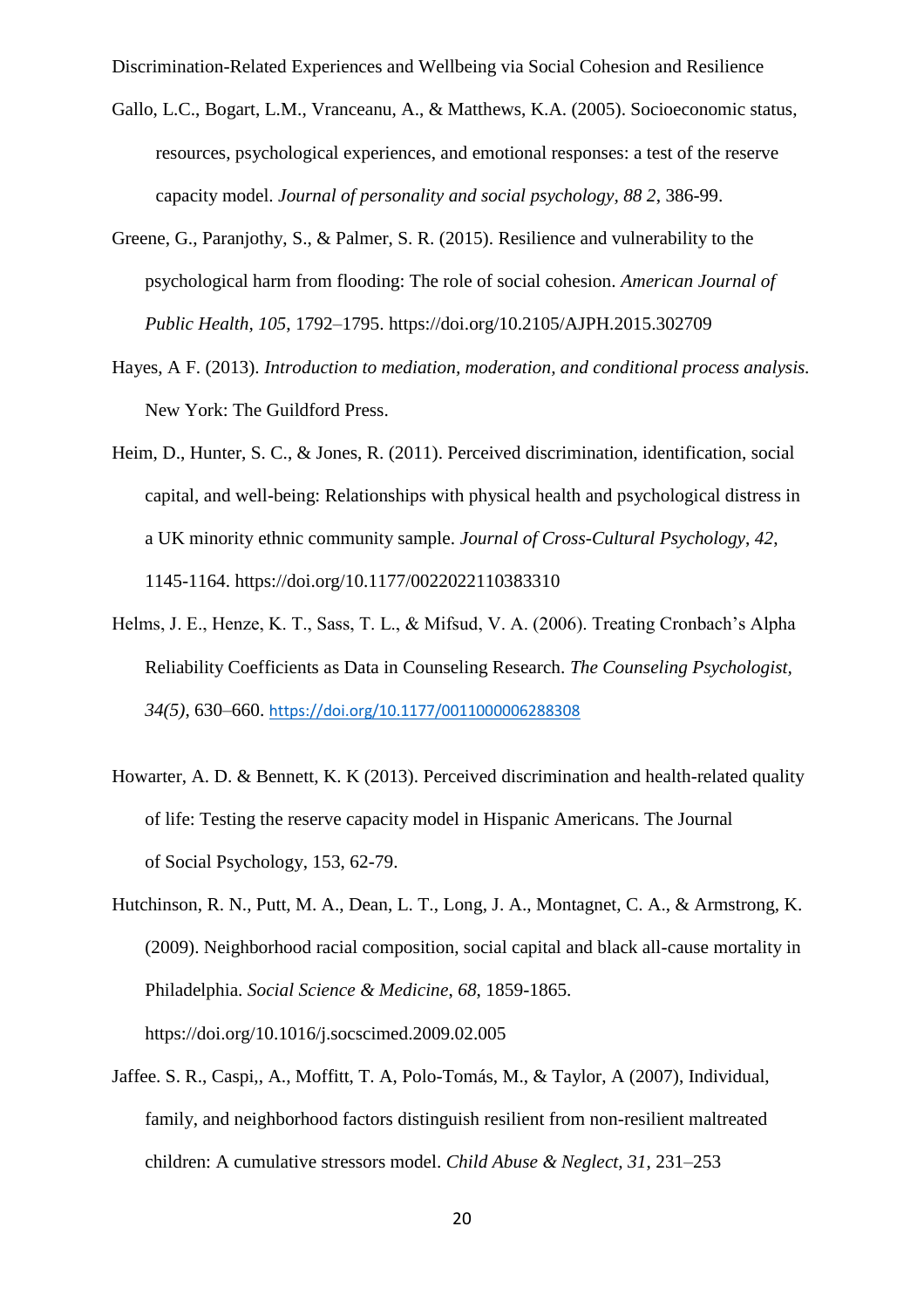- Jost, J. T. & Hunyady, O. (2002). The Psychology of System Justification and the Palliative Function of Ideology. *European Review of Social Psychology 13*, DOI: 10.1080/10463280240000046.
- Jost, J. T., & Banaji, M. R. (1994). The role of stereotyping in system-justification and the production of false consciousness. *British Journal of Social Psychology, 33*, 1-27.
- Jost, J. T., Banaji, M. R., & Nosek, B. A. (2004). A Decade of System Justification Theory: Accumulated Evidence of Conscious and Unconscious Bolstering of the Status Quo. Political Psychology, 25, 881-919[,https://doi.org/10.1111/j.1467-9221.2004.00402.x](https://doi.org/10.1111/j.1467-9221.2004.00402.x)
- Kaplan, Z. (2005) Stress-Related Responses After 3 Years of Exposure to Terror in Israel: Are Ideological-Religious Factors Associated With Resilience? *The Journal of Clinical Psychiatry, 66*, 1146-1154.
- Kapoor, M., Agrawal, D., Ravi S., Roy, A., Subramanian, S. V. & Guleria, R. (2019). Missing female patients: an observational analysis of sex ratio among outpatients in a referral tertiary care public hospital in India. *British Medical Journal*. doi: 10.1136/bmjopen-2018-026850
- Karam. E. G., Friedman, M. J., Hill E. D., Kessler, R. C., McLaughlin, K. A., Petukhova, M., Kovess-Masfety V. (2014). Cumulative traumas and risk thresholds: 12-month PTSD in the World Mental Health (WMH) surveys. *Depression & Anxiety, 31*, 130–142, doi: <http://dx.doi.org/10.1002/da.22169>
- Kearns, M., Muldoon, O. T., Msetfi, R. M. & Surgenor, P. W. G. (2018)[.Identification](http://web.a.ebscohost.com/ehost/viewarticle/render?data=dGJyMPPp44rp2%2fdV0%2bnjisfk5Ie45PFIr6awTLWk63nn5Kx95uXxjL6nrkewp61Krqe3OLSws0i4p7E4v8OkjPDX7Ivf2fKB7eTnfLunsE%2burbNLta2yPurX7H%2b72%2bw%2b4ti7iPHv5j7y1%2bVVv8SkeeyzsEivratNta2xS6umrkmk3O2K69fyVeTr6oTy2%2faM&vid=8&sid=3117ddc8-686e-4331-be12-dd24ed037a3c@sessionmgr4007)  [reduces stigma of mental ill](http://web.a.ebscohost.com/ehost/viewarticle/render?data=dGJyMPPp44rp2%2fdV0%2bnjisfk5Ie45PFIr6awTLWk63nn5Kx95uXxjL6nrkewp61Krqe3OLSws0i4p7E4v8OkjPDX7Ivf2fKB7eTnfLunsE%2burbNLta2yPurX7H%2b72%2bw%2b4ti7iPHv5j7y1%2bVVv8SkeeyzsEivratNta2xS6umrkmk3O2K69fyVeTr6oTy2%2faM&vid=8&sid=3117ddc8-686e-4331-be12-dd24ed037a3c@sessionmgr4007)‐health: A community‐based study. *American Journal of Community Psychology, 61*, 229-239.
- Kondrat, D. C., Sullivan, W. P., Wilkins, B., Barrett, B. J., & Beerbower, E. (2018). The mediating effect of social support on the relationship between the impact of experienced stigma and mental health. *Stigma and Health, 3,* 305–314. <https://doi.org/10.1037/sah0000103>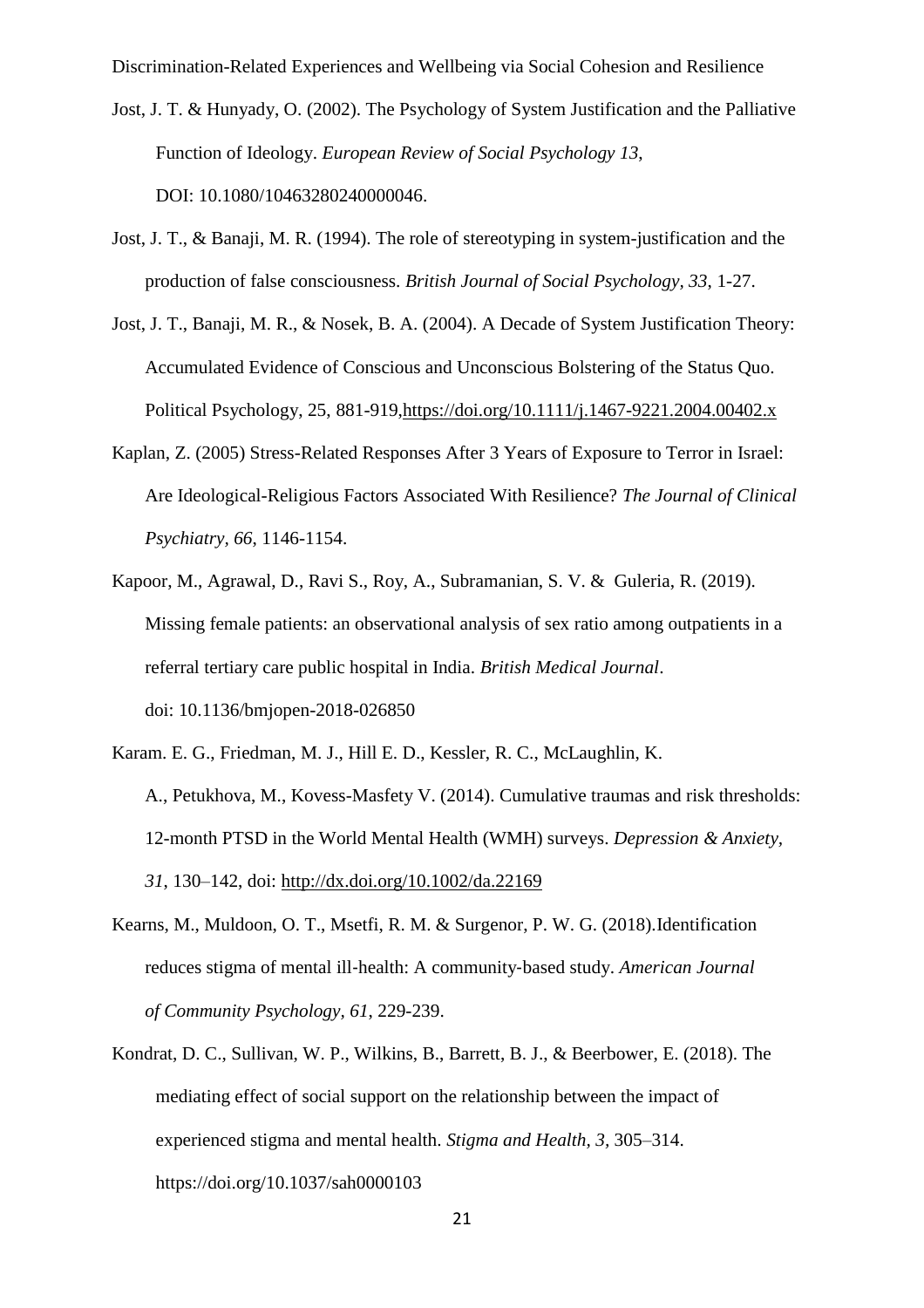- Kroenke, K., Spitzer, R. L., & Williams, J. B. (2001). The PHQ-9: validity of a brief depression severity measure. *Journal of general internal medicine*, *16*, 606–613. doi:10.1046/j.1525-1497.2001.016009606.x
- Leary, M. R. & Buameister, R. (2000). The nature and function of self-esteem: Sociometer theory. *Advances in Experimental Social Psychology, 32*, doi: 10.1016/S0065- 2601(00)80003-9
- Leary, M. R. , Tambor, E. S. , Terdal, S. K. , & Downs, D. L. ( 1995). Self-esteem as an interpersonal monitor: The sociometer hypothesis. *Journal of Personality and Social Psychology, 68*, 518-530.
- [Liu, Y., Li, Z. & Lin, D. \(2013\). Discrimination](http://web.a.ebscohost.com/ehost/viewarticle/render?data=dGJyMPPp44rp2%2fdV0%2bnjisfk5Ie45PFIr6awTLWk63nn5Kx95uXxjL6nrkewp61Krqe3OLSws0i4p7E4v8OkjPDX7Ivf2fKB7eTnfLunsE%2burbNLta2yPurX7H%2b72%2bw%2b4ti7iPHv5j7y1%2bVVv8SkeeyzsEivqqtItaqvTKumsUyk3O2K69fyVeTr6oTy2%2faM&vid=8&sid=3117ddc8-686e-4331-be12-dd24ed037a3c@sessionmgr4007) and new generation migrant workers' [subjective well-being: The](http://web.a.ebscohost.com/ehost/viewarticle/render?data=dGJyMPPp44rp2%2fdV0%2bnjisfk5Ie45PFIr6awTLWk63nn5Kx95uXxjL6nrkewp61Krqe3OLSws0i4p7E4v8OkjPDX7Ivf2fKB7eTnfLunsE%2burbNLta2yPurX7H%2b72%2bw%2b4ti7iPHv5j7y1%2bVVv8SkeeyzsEivqqtItaqvTKumsUyk3O2K69fyVeTr6oTy2%2faM&vid=8&sid=3117ddc8-686e-4331-be12-dd24ed037a3c@sessionmgr4007) mediation effect of social support and self-esteem. Chinese *Journal of Clinical Psychology, 21*, 1013-1016.
- Lyubomirsky, S., & Lepper, H. S. (1999). A measure of subjective happiness: Preliminary reliability and construct validation. *Social Indicators Research*, *46*, 137-155. https://doi.org/10.1023/A:1006824100041
- Marriott, C., Hamilton‐Giachritsis, C. & Harrop, C. (2014). [Factors](http://web.b.ebscohost.com/ehost/viewarticle/render?data=dGJyMPPp44rp2%2fdV0%2bnjisfk5Ie45PFIr6awTLWk63nn5Kx95uXxjL6nrkewp61Krqe3OK%2bwsky4qbc4zsOkjPDX7Ivf2fKB7eTnfLunskuur7VKsqu2PurX7H%2b72%2bw%2b4ti7iPHv5j7y1%2bVVv8SkeeyzsEivqqtItKm1Saumrkuk3O2K69fyVeTr6oTy2%2faM&vid=12&sid=fef19a0e-1b83-486d-9043-fa3a965ef5b6@sessionmgr103)  promoting resilience [following childhood sexual abuse: A structured, narrative review of](http://web.b.ebscohost.com/ehost/viewarticle/render?data=dGJyMPPp44rp2%2fdV0%2bnjisfk5Ie45PFIr6awTLWk63nn5Kx95uXxjL6nrkewp61Krqe3OK%2bwsky4qbc4zsOkjPDX7Ivf2fKB7eTnfLunskuur7VKsqu2PurX7H%2b72%2bw%2b4ti7iPHv5j7y1%2bVVv8SkeeyzsEivqqtItKm1Saumrkuk3O2K69fyVeTr6oTy2%2faM&vid=12&sid=fef19a0e-1b83-486d-9043-fa3a965ef5b6@sessionmgr103)  [the literature.](http://web.b.ebscohost.com/ehost/viewarticle/render?data=dGJyMPPp44rp2%2fdV0%2bnjisfk5Ie45PFIr6awTLWk63nn5Kx95uXxjL6nrkewp61Krqe3OK%2bwsky4qbc4zsOkjPDX7Ivf2fKB7eTnfLunskuur7VKsqu2PurX7H%2b72%2bw%2b4ti7iPHv5j7y1%2bVVv8SkeeyzsEivqqtItKm1Saumrkuk3O2K69fyVeTr6oTy2%2faM&vid=12&sid=fef19a0e-1b83-486d-9043-fa3a965ef5b6@sessionmgr103) *Child Abuse Review, 23*, 17-34

Office for National Statistics. (2017, September 26). *Personal well-being in the UK: April 2016 to March 2017*. Retrieved from [https://www.ons.gov.uk/peoplepopulationandcommunity/wellbeing/bulletins/measuringn](https://www.ons.gov.uk/peoplepopulationandcommunity/wellbeing/bulletins/measuringnationalwellbeing/april2016tomarch2017) [ationalwellbeing/april2016tomarch2017](https://www.ons.gov.uk/peoplepopulationandcommunity/wellbeing/bulletins/measuringnationalwellbeing/april2016tomarch2017)

Organista, K. C., & Ngo, S. (2019). Cultural and community resources protect Latino migrant day laborers from discrimination-related distress. *Cultural Diversity and Ethnic Minority Psychology, 25*, 232–241.<https://doi.org/10.1037/cdp0000211>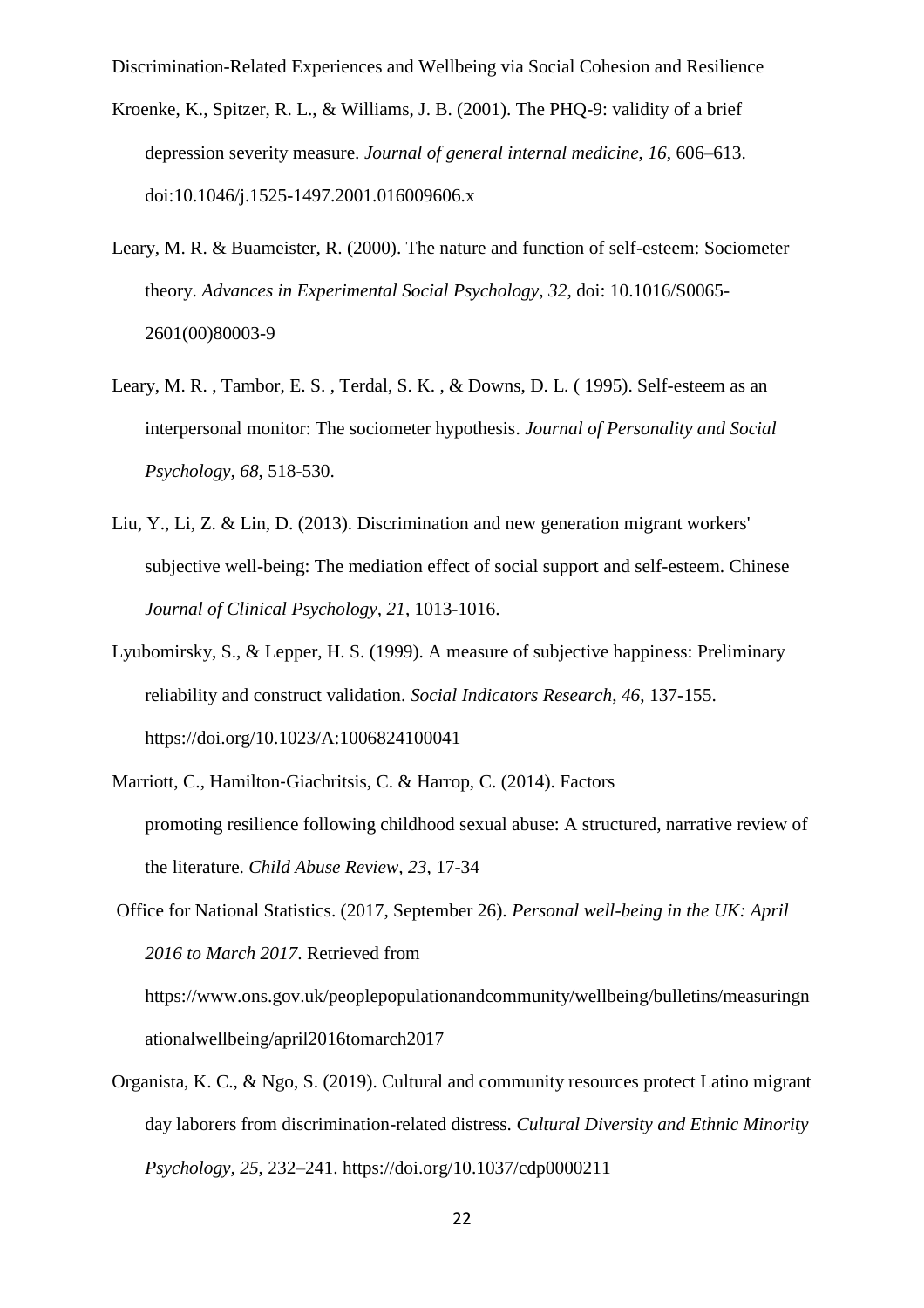- Park, I. J. K., Wang, L., Williams, D. R. & Alegría, M. (2019)[.Coping with racism:](http://web.a.ebscohost.com/ehost/viewarticle/render?data=dGJyMPPp44rp2%2fdV0%2bnjisfk5Ie45PFIr6awTLWk63nn5Kx95uXxjL6nrkewp61Krqe3OLSws0i4p7E4v8OkjPDX7Ivf2fKB7eTnfLunsE%2burbNLta2yPurX7H%2b72%2bw%2b4ti7iPHv5j7y1%2bVVv8SkeeyzsEivr6tIsKa2Tqumrkqk3O2K69fyVeTr6oTy2%2faM&vid=8&sid=3117ddc8-686e-4331-be12-dd24ed037a3c@sessionmgr4007)  Moderators of the [discrimination–adjustment link among Mexican](http://web.a.ebscohost.com/ehost/viewarticle/render?data=dGJyMPPp44rp2%2fdV0%2bnjisfk5Ie45PFIr6awTLWk63nn5Kx95uXxjL6nrkewp61Krqe3OLSws0i4p7E4v8OkjPDX7Ivf2fKB7eTnfLunsE%2burbNLta2yPurX7H%2b72%2bw%2b4ti7iPHv5j7y1%2bVVv8SkeeyzsEivr6tIsKa2Tqumrkqk3O2K69fyVeTr6oTy2%2faM&vid=8&sid=3117ddc8-686e-4331-be12-dd24ed037a3c@sessionmgr4007)-origin adolescents. *Child Development, 90*, 314-315
- Pascoe, E. A., & Smart Richman, L. (2009). Perceived discrimination and health: A metaanalytic review. *Psychological Bulletin, 135*, 531-554. <http://dx.doi.org/10.1037/a0016059>
- Pavalko, E. K., Mossakowski, K. N., & Hamilton, V. J (2003). Does Perceived Discrimination Affect Health? Longitudinal Relationships between Work Discrimination and Women's Physical and Emotional Health. *Journal of Health and Social Behavior, 44,* 18-33. doi:10.2307/1519813.
- Robinette, J. W., Charles, S. T., Mogle, J. A., & Almeida, D. M. (2013). Neighborhood cohesion and daily well-being: Results from a diary study. *Social Science & Medicine, 96,* 174-182. https://doi.org/10.1016/j.socscimed.2013.07.027
- Ryan, R. M., & Deci, E. L. (2001). On happiness and human potentials: A review of research on hedonic and eudaimonic well-being. *Annual Review of Psychology, 52,* 141–166. https://doi.org/10.1146/annurev.psych.52.1.141
- Saleem, F. T., Busby, D. R. & Lambert, S. F. (2018). [Neighborhood](http://web.a.ebscohost.com/ehost/viewarticle/render?data=dGJyMPPp44rp2%2fdV0%2bnjisfk5Ie45PFIr6awTLWk63nn5Kx95uXxjL6nrkewp61Krqe3OLSws0i4p7E4v8OkjPDX7Ivf2fKB7eTnfLunsE%2burbNLta2yPurX7H%2b72%2bw%2b4ti7iPHv5j7y1%2bVVv8SkeeyzsEivrqtJsK2uT6umrkmk3O2K69fyVeTr6oTy2%2faM&vid=16&sid=3117ddc8-686e-4331-be12-dd24ed037a3c@sessionmgr4007) social processes as moderators between racial discrimination [and depressive symptoms for African](http://web.a.ebscohost.com/ehost/viewarticle/render?data=dGJyMPPp44rp2%2fdV0%2bnjisfk5Ie45PFIr6awTLWk63nn5Kx95uXxjL6nrkewp61Krqe3OLSws0i4p7E4v8OkjPDX7Ivf2fKB7eTnfLunsE%2burbNLta2yPurX7H%2b72%2bw%2b4ti7iPHv5j7y1%2bVVv8SkeeyzsEivrqtJsK2uT6umrkmk3O2K69fyVeTr6oTy2%2faM&vid=16&sid=3117ddc8-686e-4331-be12-dd24ed037a3c@sessionmgr4007)  [American adolescents.](http://web.a.ebscohost.com/ehost/viewarticle/render?data=dGJyMPPp44rp2%2fdV0%2bnjisfk5Ie45PFIr6awTLWk63nn5Kx95uXxjL6nrkewp61Krqe3OLSws0i4p7E4v8OkjPDX7Ivf2fKB7eTnfLunsE%2burbNLta2yPurX7H%2b72%2bw%2b4ti7iPHv5j7y1%2bVVv8SkeeyzsEivrqtJsK2uT6umrkmk3O2K69fyVeTr6oTy2%2faM&vid=16&sid=3117ddc8-686e-4331-be12-dd24ed037a3c@sessionmgr4007) *Journal of Community Psychology, 46*, 747-761.
- Sampson, R. J (2008). Moving to Inequality: Neighborhood Effects and Experiments Meet Social Structure. *American Journal of Sociology*, *114*, 189-231.
- Sandfort, T. G.M., Bakker, F., Schellevis, F. G., & Vanwesenbeeck, I. (2006). [Sexual Orientation](https://ajph.aphapublications.org/doi/abs/10.2105/AJPH.2004.058891)  [and Mental and Physical Health Status: Findings From a Dutch Population Survey.](https://ajph.aphapublications.org/doi/abs/10.2105/AJPH.2004.058891) *American Journal of Public Health, 96*, 1119\_1125, <https://doi.org/10.2105/AJPH.2004.058891>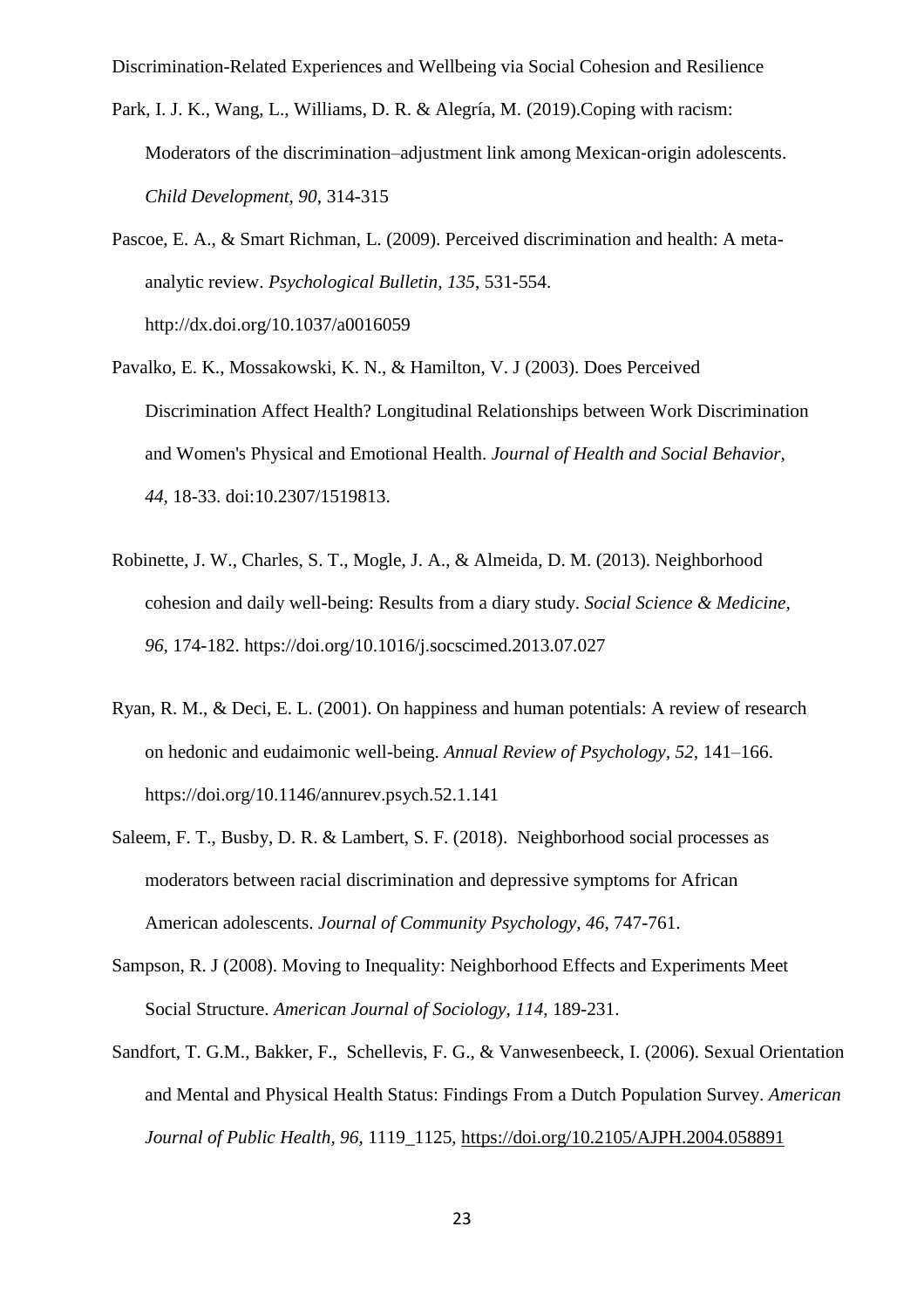- Schmitt, M. T., Branscombe, N. R., Postmes, T., & Garcia, A. (2014). The consequences of perceived discrimination for psychological well-being: A meta-analytic review. *Psychological Bulletin, 140,* 921-948. DOI: 10.1037/a0035754
- Schulz, A. J., Gravlee, C. C., Williams, D. R., Israel, B. A., Mentz, G. & Rowe, Z. (2006). [Discrimination, Symptoms of Depression, and Self-Rated Health Among African](https://ajph.aphapublications.org/doi/abs/10.2105/AJPH.2005.064543)  [American Women in Detroit: Results From a Longitudinal Analysis.](https://ajph.aphapublications.org/doi/abs/10.2105/AJPH.2005.064543) *American Journal of Public Health, 96*, 1265-1270. [https://doi.org/10.2105/AJPH.2005.064543](https://ajph.aphapublications.org/doi/abs/10.2105/AJPH.2005.064543)
- Smith, B. W., Dalen, J., Wiggins, K., Tooley, E., Christopher, P., & Bernard, J. (2008). The Brief Resilience Scale: Assessing the ability to bounce back. *International Journal of Behavioral Medicine, 15*, 194–200. DOI: 10.1080/10705500802222972
- Sutin, A. R., Stephan, Y., Carretta, H., & Terracciano, A. (2015). Perceived Discrimination and Physical, Cognitive, and Emotional Health in Older Adulthood. *The American Journal of Geriatric Psychiatry, 23*, 171-179, https://doi.org/10.1016/j.jagp.2014.03.007.
- Syed, M. & Juan, M. J. D. (2012). Discrimination [and psychological distress: Examining the](http://web.a.ebscohost.com/ehost/viewarticle/render?data=dGJyMPPp44rp2%2fdV0%2bnjisfk5Ie45PFIr6awTLWk63nn5Kx95uXxjL6nrkewp61Krqe3OLSws0i4p7E4v8OkjPDX7Ivf2fKB7eTnfLunsE%2burbNLta2yPurX7H%2b72%2bw%2b4ti7iPHv5j7y1%2bVVv8SkeeyzsEivp6tKr6ywSqumrkmk3O2K69fyVeTr6oTy2%2faM&vid=16&sid=3117ddc8-686e-4331-be12-dd24ed037a3c@sessionmgr4007)  moderating role of social [context in a nationally representative sample of Asian](http://web.a.ebscohost.com/ehost/viewarticle/render?data=dGJyMPPp44rp2%2fdV0%2bnjisfk5Ie45PFIr6awTLWk63nn5Kx95uXxjL6nrkewp61Krqe3OLSws0i4p7E4v8OkjPDX7Ivf2fKB7eTnfLunsE%2burbNLta2yPurX7H%2b72%2bw%2b4ti7iPHv5j7y1%2bVVv8SkeeyzsEivp6tKr6ywSqumrkmk3O2K69fyVeTr6oTy2%2faM&vid=16&sid=3117ddc8-686e-4331-be12-dd24ed037a3c@sessionmgr4007)  [American adults.](http://web.a.ebscohost.com/ehost/viewarticle/render?data=dGJyMPPp44rp2%2fdV0%2bnjisfk5Ie45PFIr6awTLWk63nn5Kx95uXxjL6nrkewp61Krqe3OLSws0i4p7E4v8OkjPDX7Ivf2fKB7eTnfLunsE%2burbNLta2yPurX7H%2b72%2bw%2b4ti7iPHv5j7y1%2bVVv8SkeeyzsEivp6tKr6ywSqumrkmk3O2K69fyVeTr6oTy2%2faM&vid=16&sid=3117ddc8-686e-4331-be12-dd24ed037a3c@sessionmgr4007) *Asian American Journal of Psychology, 3*, 104-120.
- Szymanski, D. M. & Feltman, C. E. (2014). [Experiencing and coping with sexually](http://web.a.ebscohost.com/ehost/viewarticle/render?data=dGJyMPPp44rp2%2fdV0%2bnjisfk5Ie45PFIr6awTLWk63nn5Kx95uXxjL6nrkewp61Krqe3OLSws0i4p7E4v8OkjPDX7Ivf2fKB7eTnfLunsE%2burbNLta2yPurX7H%2b72%2bw%2b4ti7iPHv5j7y1%2bVVv8SkeeyzsEivqqtLsK2yUaumrkmk3O2K69fyVeTr6oTy2%2faM&vid=5&sid=3117ddc8-686e-4331-be12-dd24ed037a3c@sessionmgr4007)  [objectifying treatment: Internalization and](http://web.a.ebscohost.com/ehost/viewarticle/render?data=dGJyMPPp44rp2%2fdV0%2bnjisfk5Ie45PFIr6awTLWk63nn5Kx95uXxjL6nrkewp61Krqe3OLSws0i4p7E4v8OkjPDX7Ivf2fKB7eTnfLunsE%2burbNLta2yPurX7H%2b72%2bw%2b4ti7iPHv5j7y1%2bVVv8SkeeyzsEivqqtLsK2yUaumrkmk3O2K69fyVeTr6oTy2%2faM&vid=5&sid=3117ddc8-686e-4331-be12-dd24ed037a3c@sessionmgr4007) resilience. Sex Roles, *71, 159-170.*
- Taber, K.S. (2018). The Use of Cronbach's Alpha When Developing and Reporting Research Instruments in Science Education. *Research in Science Education, 48*, 1273–1296. <https://doi.org/10.1007/s11165-016-9602-2>
- [Waldersee,](https://yougov.co.uk/people/victoria.waldersee/) V. (2018). Who faces greater discrimination: ethnic minorities, or white people? YouGov [https://yougov.co.uk/topics/politics/articles-reports/2018/12/20/who-faces](https://yougov.co.uk/topics/politics/articles-reports/2018/12/20/who-faces-greater-discrimination-ethnic-minorities)[greater-discrimination-ethnic-minorities](https://yougov.co.uk/topics/politics/articles-reports/2018/12/20/who-faces-greater-discrimination-ethnic-minorities) Retrieved on 19 November 2019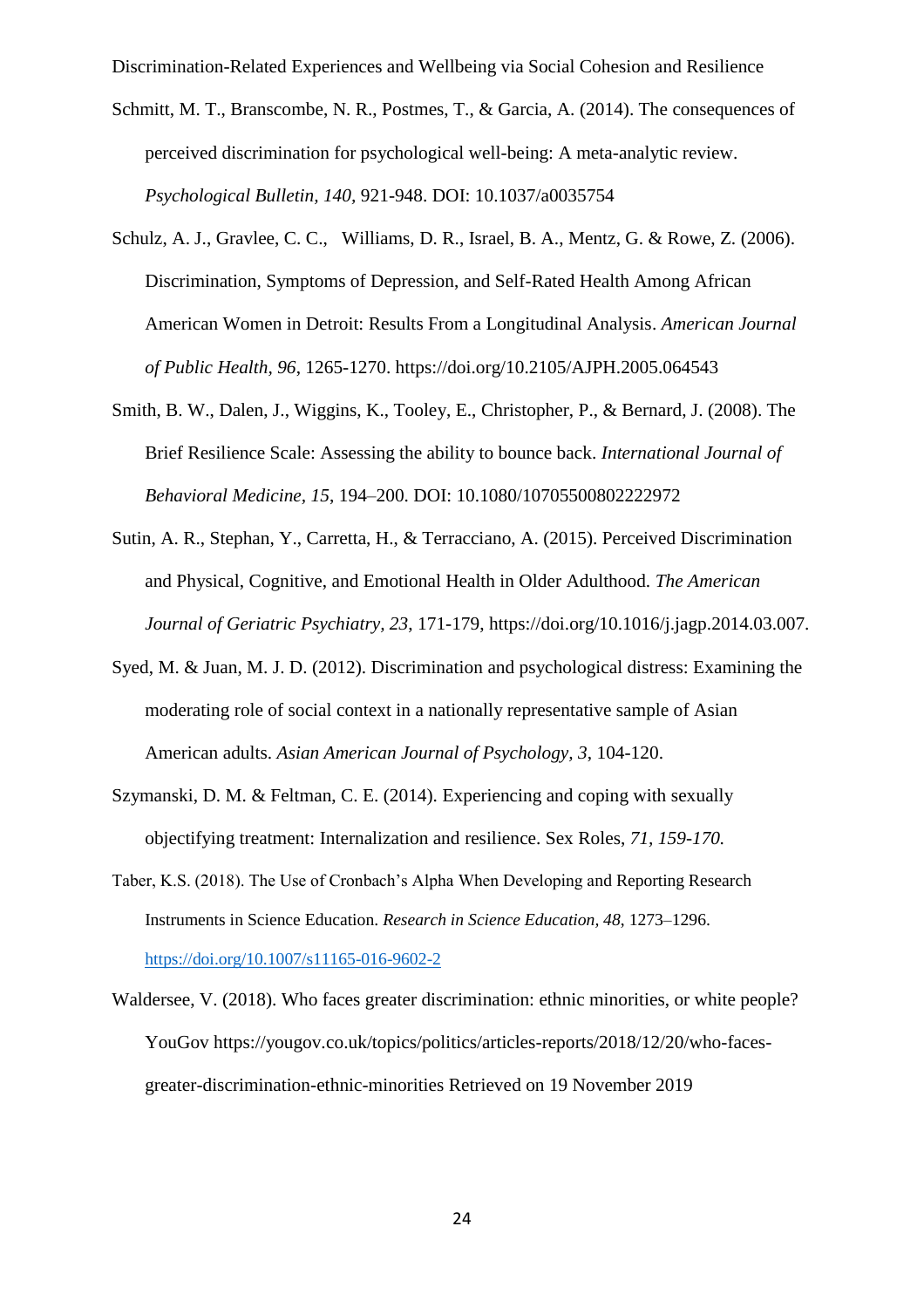- Wallace, S., Nazroo, J., & Bécares, L. (2016). Cumulative effect of racial discrimination on the mental health of ethnic minorities in the United Kingdom. *American Journal of Public Health*, *106*, 1294-1300.DOI: 10.2105/AJPH.2016.303121
- Wei, M., Wang, K. T., Heppner, P. P. & Du, Y. (2012). Ethnic and mainstream social connectedness, perceived racial discrimination, and posttraumatic stress symptoms. *Journal of Counseling Psychology, 59*, 486-493.
- Welton-Mitchell, C., James, L. E., Khanal, S. N., & James, A. S. (2018). An integrated approach to mental health and disaster preparedness: A cluster comparison with earthquake affected communities in Nepal. *BMC Psychiatry, 18,* Article 296.
- Wingood G. M., DiClemente R. J., Mikhail, I. & Hubbard McCree, D., Davie, S. L., Hardin J. W., Harris Peterson, S., Hook E. W., & Saag, M. (2007) HIV Discrimination and the Health of Women Living with HIV. *Women & Health, 46*, 99-112, https://doi.org[/10.1300/J013v46n02\\_07](https://doi.org/10.1300/J013v46n02_07)
- [Wright, M. F. & Wachs, S. \(2019\). Does](http://web.a.ebscohost.com/ehost/viewarticle/render?data=dGJyMPPp44rp2%2fdV0%2bnjisfk5Ie45PFIr6awTLWk63nn5Kx95uXxjL6nrkewp61Krqe3OLSws0i4p7E4v8OkjPDX7Ivf2fKB7eTnfLunsE%2burbNLta2yPurX7H%2b72%2bw%2b4ti7iPHv5j7y1%2bVVv8SkeeyzsEivr6tKtqyyUaumr0ik3O2K69fyVeTr6oTy2%2faM&vid=8&sid=3117ddc8-686e-4331-be12-dd24ed037a3c@sessionmgr4007) social support moderate the relationship between racial discrimination [and aggression among Latinx adolescents? A longitudinal study.](http://web.a.ebscohost.com/ehost/viewarticle/render?data=dGJyMPPp44rp2%2fdV0%2bnjisfk5Ie45PFIr6awTLWk63nn5Kx95uXxjL6nrkewp61Krqe3OLSws0i4p7E4v8OkjPDX7Ivf2fKB7eTnfLunsE%2burbNLta2yPurX7H%2b72%2bw%2b4ti7iPHv5j7y1%2bVVv8SkeeyzsEivr6tKtqyyUaumr0ik3O2K69fyVeTr6oTy2%2faM&vid=8&sid=3117ddc8-686e-4331-be12-dd24ed037a3c@sessionmgr4007) *Journal of Adolescence, 73*, 85-94.
- Zhang, J., Yu, N. X., Zhang, J., & Zhou, M. (2017). Sense of community and life satisfaction in Chinese older adults: Moderating roles of personal and partner resilience. *Journal of Community Psychology*, *45*, 577–586.<https://doi.org/10.1002/jcop.21878>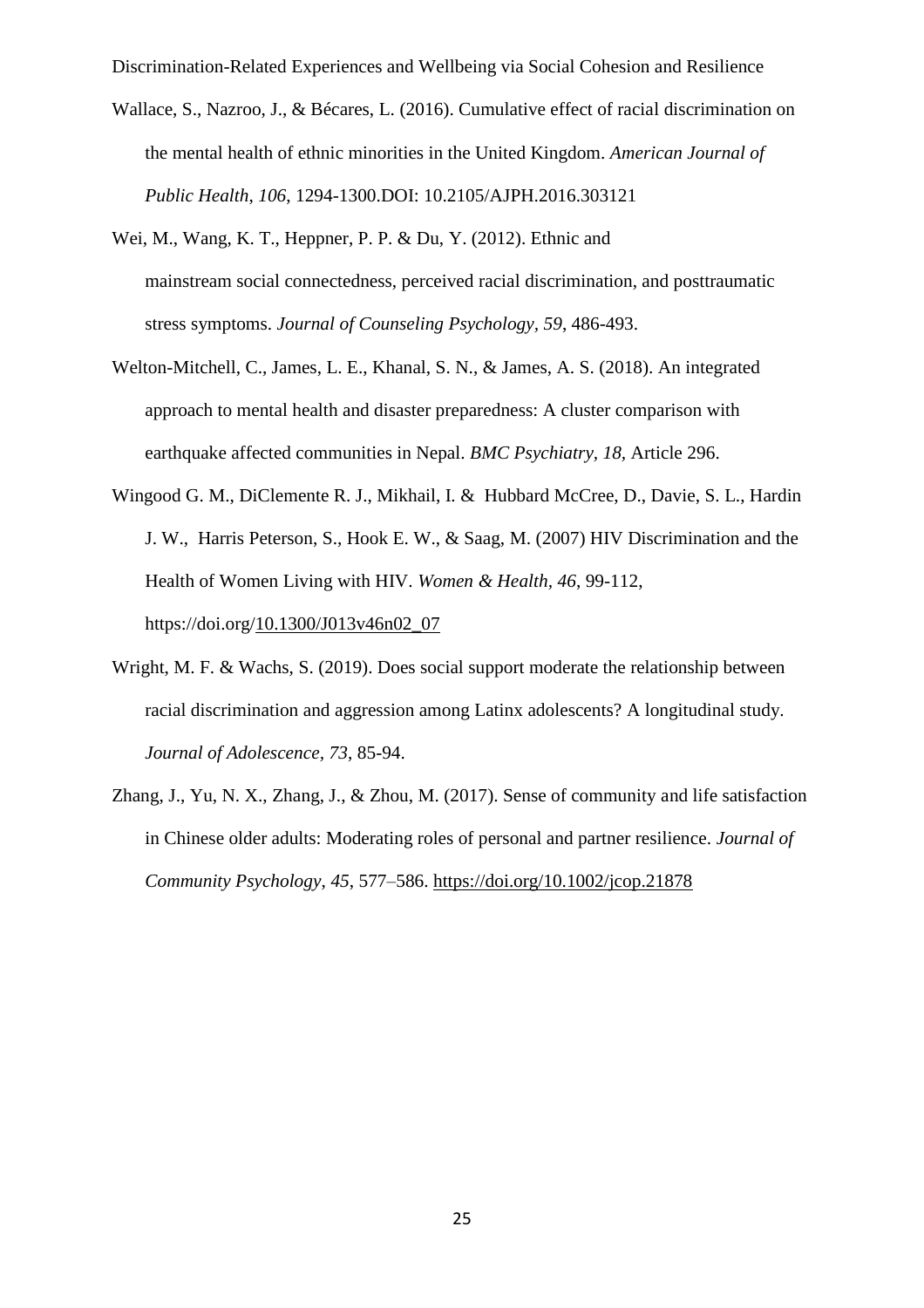# Table 1

*Demographic Details (N = 255)*

| Employment                | Full time employment                    | 58.4% $(n = 149)$ |  |
|---------------------------|-----------------------------------------|-------------------|--|
|                           | Part time employment                    | 12.2% $(n = 31)$  |  |
|                           | Self employed                           | 9% $(n = 23)$     |  |
|                           | Unemployed                              | 4.7% $(n = 12)$   |  |
|                           | Retired / Unable to work                | 8.2% $(n=21)$     |  |
|                           | Student/Other                           | 7.5% $(n = 19)$   |  |
| <b>Annual Income</b>      | $0 - £9,999$                            | 7.1% $(n = 18)$   |  |
|                           | £10,000-£19,999                         | 20% $(n = 51)$    |  |
|                           | £20,000-£19,999                         | 14.1% $(n = 36)$  |  |
|                           | £30,000-£19,999                         | 14.9% $(n = 38)$  |  |
|                           | £40,000-£19,999                         | 10.2% $(n = 26)$  |  |
|                           | £50,000-£19,999                         | 16.5% $(n = 42)$  |  |
|                           | £75,000-£19,999                         | 10.2% $(n = 10)$  |  |
|                           | £100,000+                               | 7.1% $(n = 18)$   |  |
| Ethnicity                 | White/ White British                    | 47.8% $(n = 122)$ |  |
|                           | <b>Black /Black British</b>             | 13.5% $(n = 34)$  |  |
|                           | Asian                                   | 4.3% $(n = 11)$   |  |
|                           | Mixed                                   | 7.1% $(n = 18)$   |  |
|                           | Prefers not to say                      | 15.3% $(n = 39)$  |  |
|                           | Other $1$                               | 12.2% $(n = 31)$  |  |
| <b>Marital Status</b>     | Married/Civil partnership/ Cohabitating | 45.3% $(n = 115)$ |  |
|                           | In a relationship                       | 11% $(n = 28)$    |  |
|                           | Single                                  | 38.4% $(n = 98)$  |  |
|                           | Divorced/Widowed                        | 5.1% $(n = 13)$   |  |
|                           | Unspecified                             | 0.4% $(n=1)$      |  |
| Education                 | No formal education                     | 0.4% $(n=1)$      |  |
|                           | GCSE/Lower High School/Equivalent       | 17.3% $(n = 44)$  |  |
|                           | A-Levels/Upper High School/Equivalent   | 12.2% $(n=31)$    |  |
|                           | Professional Diploma/NVQ/Equivalent     | 13.3% $(n = 34)$  |  |
|                           | <b>Bachelor Degree/Equivalent</b>       | 31.8% $(n = 81)$  |  |
|                           | Postgraduate Degree/Equivalent          | 25.1% $(n = 64)$  |  |
| <b>Sexual Orientation</b> | Heterosexual                            | 75.5% $(n = 185)$ |  |
|                           | Homosexual/Bisexual                     | 10.2% $(n = 26)$  |  |
|                           | Prefer not to say                       | 14.1% $(n = 36)$  |  |
| Disability                | No disability                           | 81.2% $(n = 207)$ |  |
|                           | Physical/mental/other disability        | 7.1% $(n = 18)$   |  |
|                           | Prefer not to say                       | 11.8% $(n = 30)$  |  |
| Religion                  | Christian                               | 32.9% $(n = 86)$  |  |
|                           | Muslim                                  | 3.5% $(n=9)$      |  |
|                           | Hindu/Buddhist                          | 3.6% $(n=9)$      |  |
|                           | Agnostic/other                          | 6.3% $(n = 16)$   |  |
|                           | Prefer not to say                       | 15.7% $(n = 40)$  |  |
|                           |                                         |                   |  |

<sup>1</sup> "Other" category included: British ( $n = 18$ ), European/Eastern European ( $n = 6$ ), Hispanic  $(n = 3)$ , Greek  $(n = 2)$ , Turkish  $(n = 2)$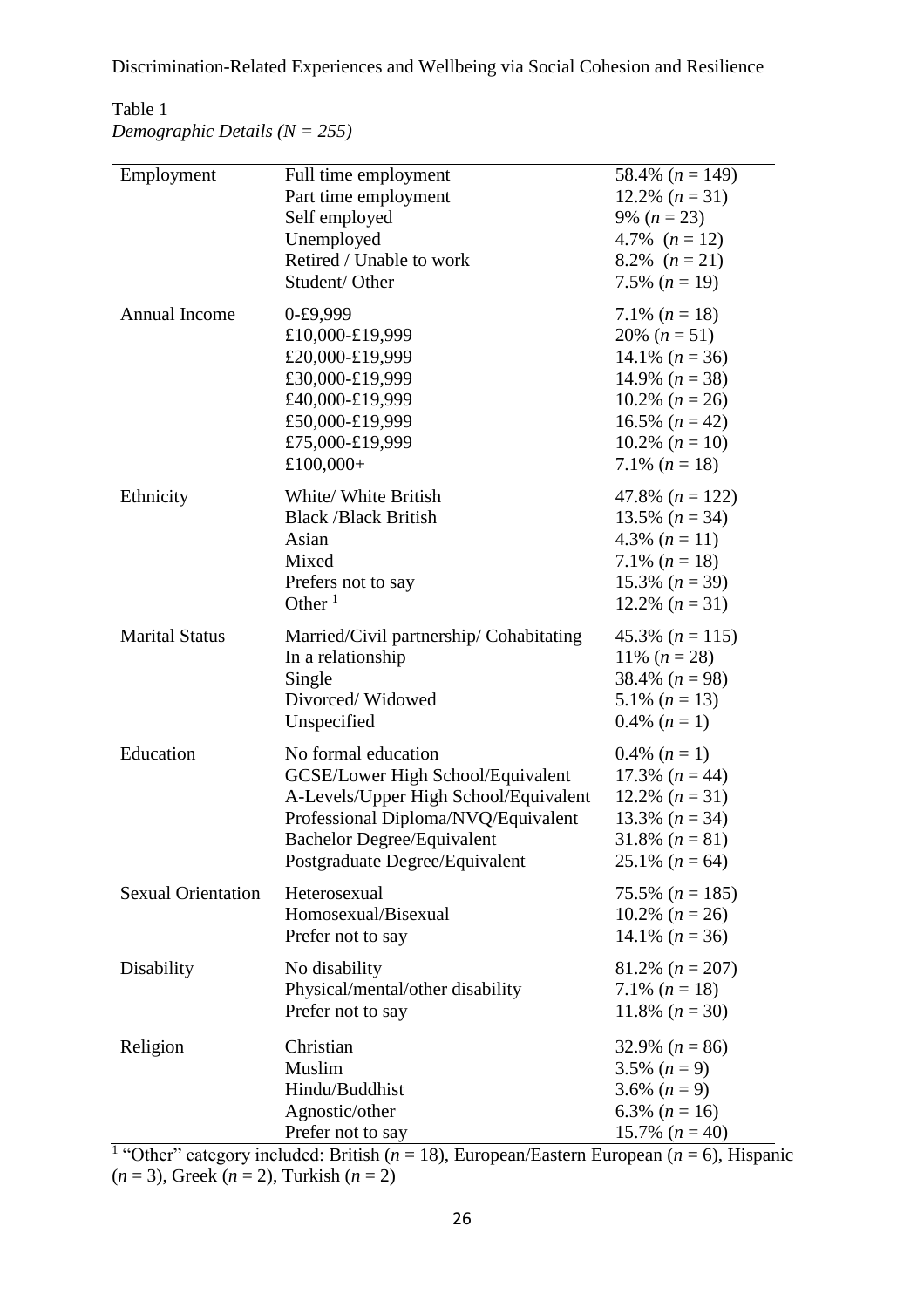# Table 2

# *Pearson Correlations Among the Study's Variable*

| Variables          | 1                       | $\overline{2}$                      | 3                                               | $\overline{4}$ | 5     |
|--------------------|-------------------------|-------------------------------------|-------------------------------------------------|----------------|-------|
| 1. 5Discrimination |                         |                                     |                                                 |                |       |
|                    |                         |                                     |                                                 |                |       |
| 2. Resilience      | $-.269**$               |                                     |                                                 |                |       |
|                    | $(n = 255)$             |                                     |                                                 |                |       |
| 3. Social cohesion | $-0.23**$               | $.27**$                             |                                                 |                |       |
|                    | $(n = 254)$ $(n = 254)$ |                                     |                                                 |                |       |
| 4. Happiness       |                         | $-187**$ .216**                     | $.22**$                                         |                |       |
|                    |                         | $(n = 255)$ $(n = 254)$ $(n = 255)$ |                                                 |                |       |
| 5. Depressive      |                         |                                     | $.626***$ $-.217**$ $-.21***$                   | $-.158*$       |       |
| symptoms           |                         |                                     | $(n = 255)$ $(n = 254)$ $(n = 255)$ $(n = 255)$ |                |       |
| $\boldsymbol{M}$   |                         | 3.15                                | 13.26                                           | 18.08          | 17.44 |
| SD                 |                         | 0.69                                | 2.84                                            | 4.74           | 6.99  |
|                    |                         |                                     |                                                 |                |       |

Note: \*p<.05; \*\*p<.01.

\*. Correlation is significant at the 0.05 level (2-tailed).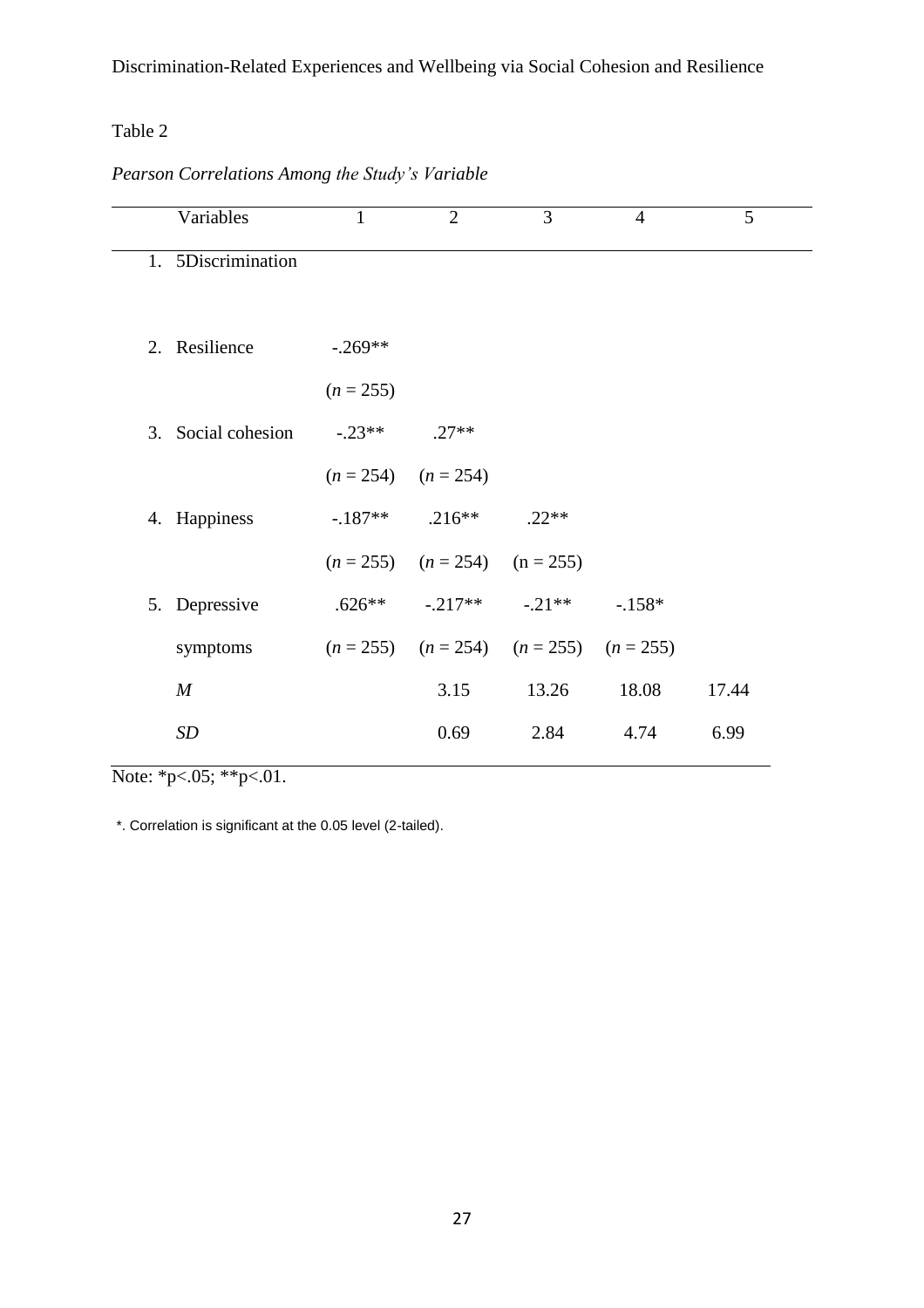## Figure 1

*Mediation Analysis for Social Cohesion and Resilience as Mediating the Relationship* 

*between Experiences of Discrimination and Well Being*



*Note*:  $*$   $p$  <.05;  $**$   $p$  <.01. a Overall indirect effects were 0.14 (LLCI = 0.05 and ULCI = 0.2) with -0.002 (LLCI = - 0.04 and ULCI = 0.03) for Discrimination and Depression via Social Cohesion; 0.09 (LLCI = 0.03 and ULCI = 0.16) for Discrimination and Depression via Resilience; and 0.02 (LLCI = 0.004 and ULCI = 0.05) for Discrimination and Depression via Social Cohesion and Resilience.



*Note*:  $* p < .05; ** p < .01.$  a Overall indirect effects were 0.13 (LLCI =  $-$  0.21 and ULCI =  $-$  0.06) with -0.01 (LLCI = - 0.05 and ULCI = 0.01) for Discrimination and Depression via Social Cohesion; 0.9 (LLCI = - 0.17 and ULCI = - 0.03) for Discrimination and Depression via Resilience; and 0.02 (LLCI = - 0.05 and ULCI = - 0.01) for Discrimination and Depression via Social Cohesion and Resilience.